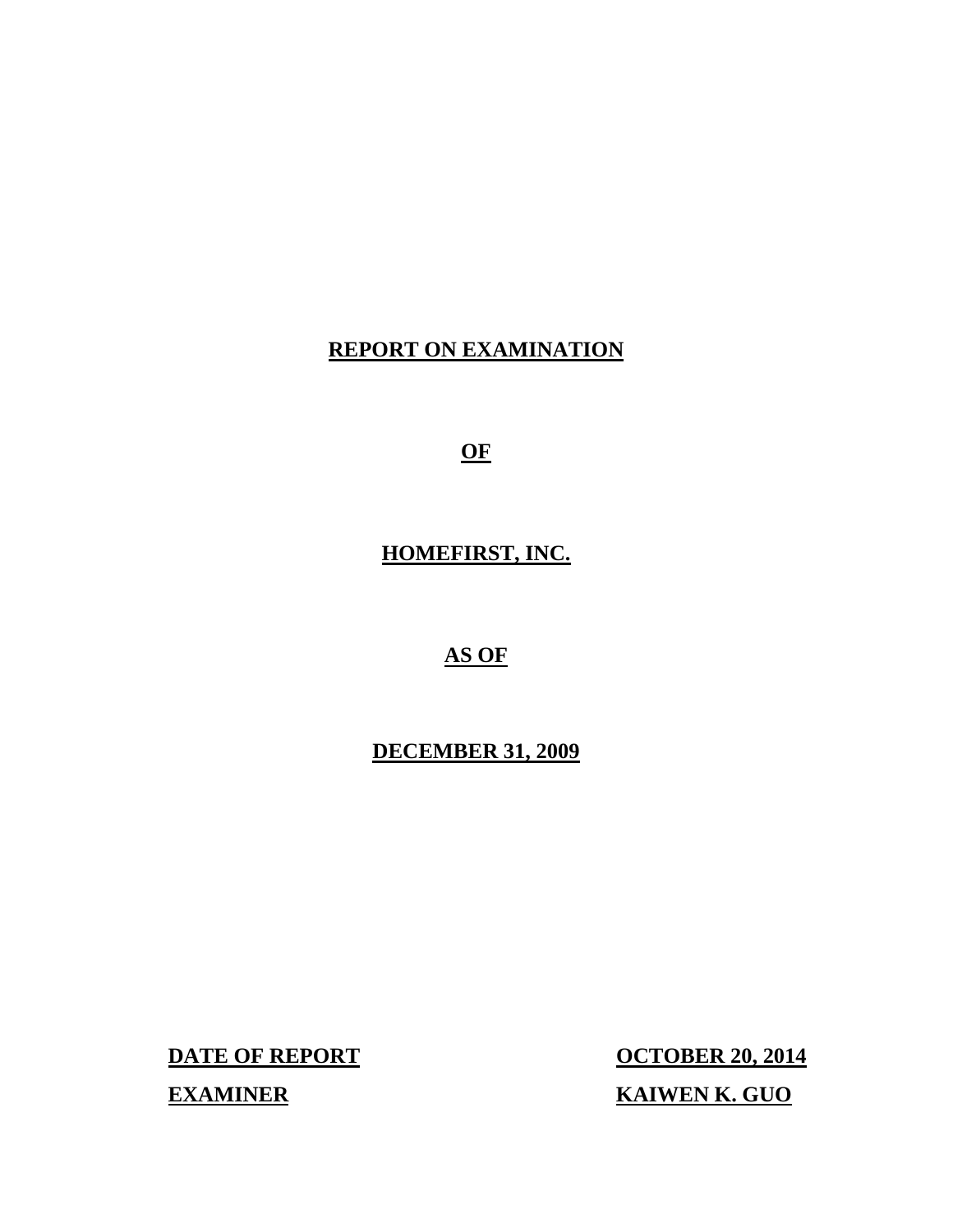# **TABLE OF CONTENTS**

# **ITEM NO. PAGE NO.**

| 1. | Scope of the examination                                                                                                                 | $\overline{2}$        |
|----|------------------------------------------------------------------------------------------------------------------------------------------|-----------------------|
| 2. | Description of the Plan                                                                                                                  | 4                     |
|    | A. Management and controls<br>B. Territory and plan of operation<br>C. Enrollment<br>D. Abandoned Property Law<br>E. Custodial agreement | 4<br>7<br>7<br>8<br>9 |
| 3. | <b>Financial statements</b>                                                                                                              | 10                    |
|    | A. Balance sheet<br>B. Statement of revenue and expenses and capital and<br>surplus                                                      | 10<br>11              |
| 4. | Accrued other medical                                                                                                                    | 12                    |
| 5. | Unpaid claims adjustment expenses                                                                                                        | 12                    |
| 6. | Grants to Metropolitan Jewish Geriatric Foundation                                                                                       | 13                    |
| 7. | Market conduct activities                                                                                                                | 13                    |
|    | A. Claims processing<br>B. Prompt Pay Law<br>C. Grievances<br>D. Appeals                                                                 | 13<br>16<br>19<br>19  |
| 8. | Subsequent events                                                                                                                        | 20                    |
| 9. | Summary of comments and recommendations                                                                                                  | 21                    |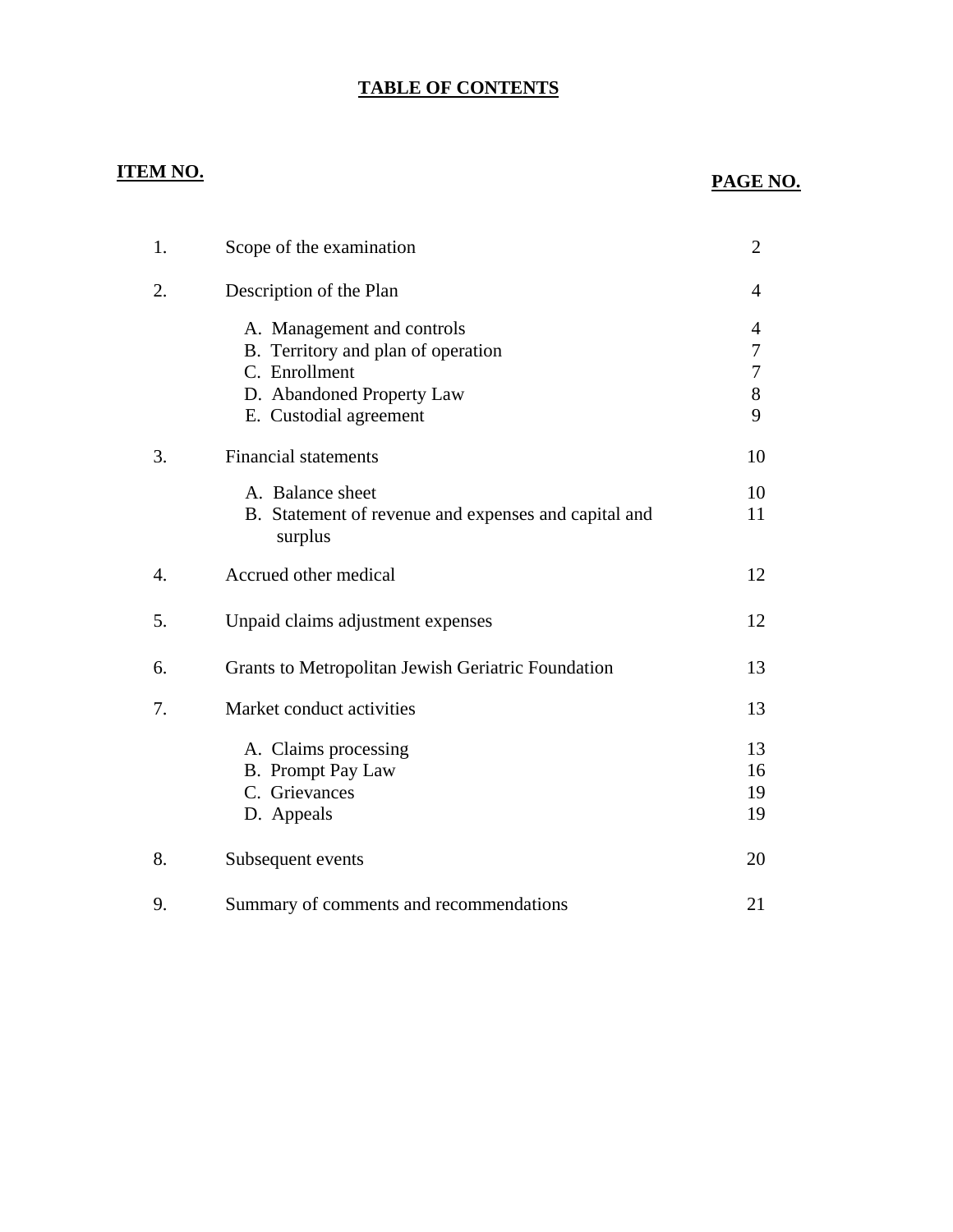

# NEW YORK STATE DEPARTMENT<sub>of</sub> FINANCIAL SERVICES

Andrew M. Cuomo Benjamin M. Lawsky Governor Superintendent Superintendent Superintendent Superintendent Superintendent Superintendent Superintendent

October 20, 2014

Honorable Benjamin M. Lawsky Superintendent of Financial Services Albany, New York 12257

Sir:

Pursuant to the provisions of the New York Insurance Law and acting in accordance with the instructions contained in Appointment Number 30485, dated February 9, 2010, and attached hereto, I have made an examination into the condition and affairs of Homefirst, Inc., a not forprofit health maintenance organization certified under the provisions of Article 44 of the New York Public Health Law; as of December 31, 2009, and submit the following report thereon.

The examination was conducted at the Homefirst, Inc.'s home office located at 6323  $7<sup>th</sup>$ Avenue, Brooklyn, NY.

Wherever the designations the "Plan" or "Homefirst" appear herein, without qualification, they should be understood to mean Homefirst, Inc.

Wherever the designation the "Department" appears herein, without qualification, it should be understood to indicate the New York State Department of Financial Services.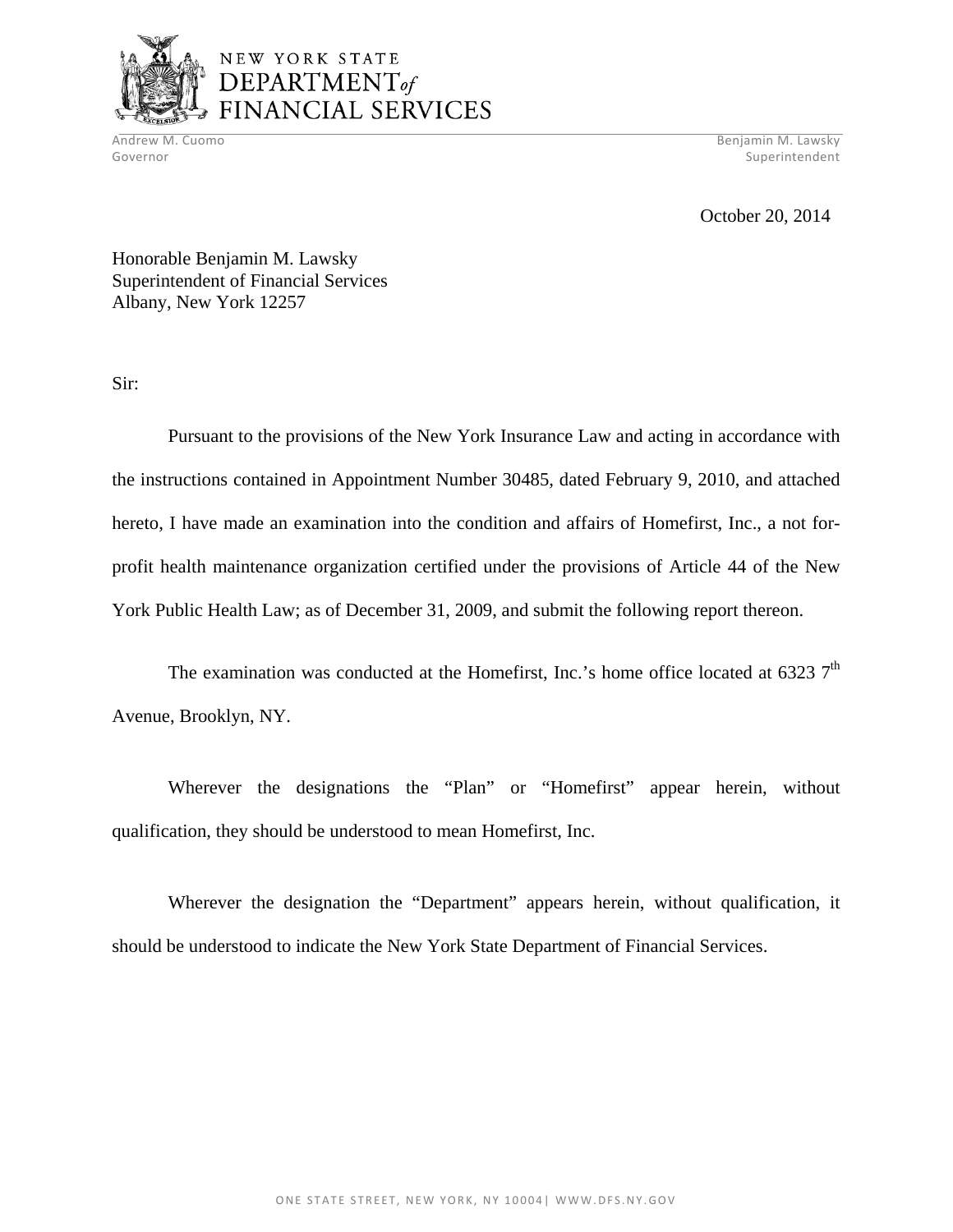#### **1. SCOPE OF THE EXAMINATION**

This is the first examination of the Plan. This examination is a combined (financial and market) examination and covers the five-year period from January 1, 2005, through December 31, 2009. The financial component of the examination was conducted as a financial examination, as defined in the National Association of Insurance Commissioners ("NAIC") *Financial Condition Examiners Handbook, 2010 Edition* (the "Handbook"). The examination was conducted observing the guidelines and procedures in the Handbook and transactions occurring subsequent to December 31, 2009 were reviewed, where deemed appropriate by the examiner.

The financial portion of the examination was conducted on a risk-focused basis, in accordance with the provisions of the Handbook, which provides guidance for the establishment of an examination plan based on the examiner's assessment of risk in the Plan's operations and utilizes that evaluation in formulating the nature and extent of the examination. The examiner planned and performed the examination to evaluate the Plan's current financial condition, as well as to identify prospective risks that may threaten the future solvency of the Plan.

The examiner identified key processes, assessed the risks within those processes and assessed the internal control systems and procedures used to mitigate those risks. The examination also included an assessment of the principles used and significant estimates made by management, an evaluation of the overall financial statement presentation, and determined management's compliance with the Department's statutes and guidelines and annual statement instructions.

Information concerning the Plan's organizational structure, business approach and control environment were utilized to develop the examination approach. The examination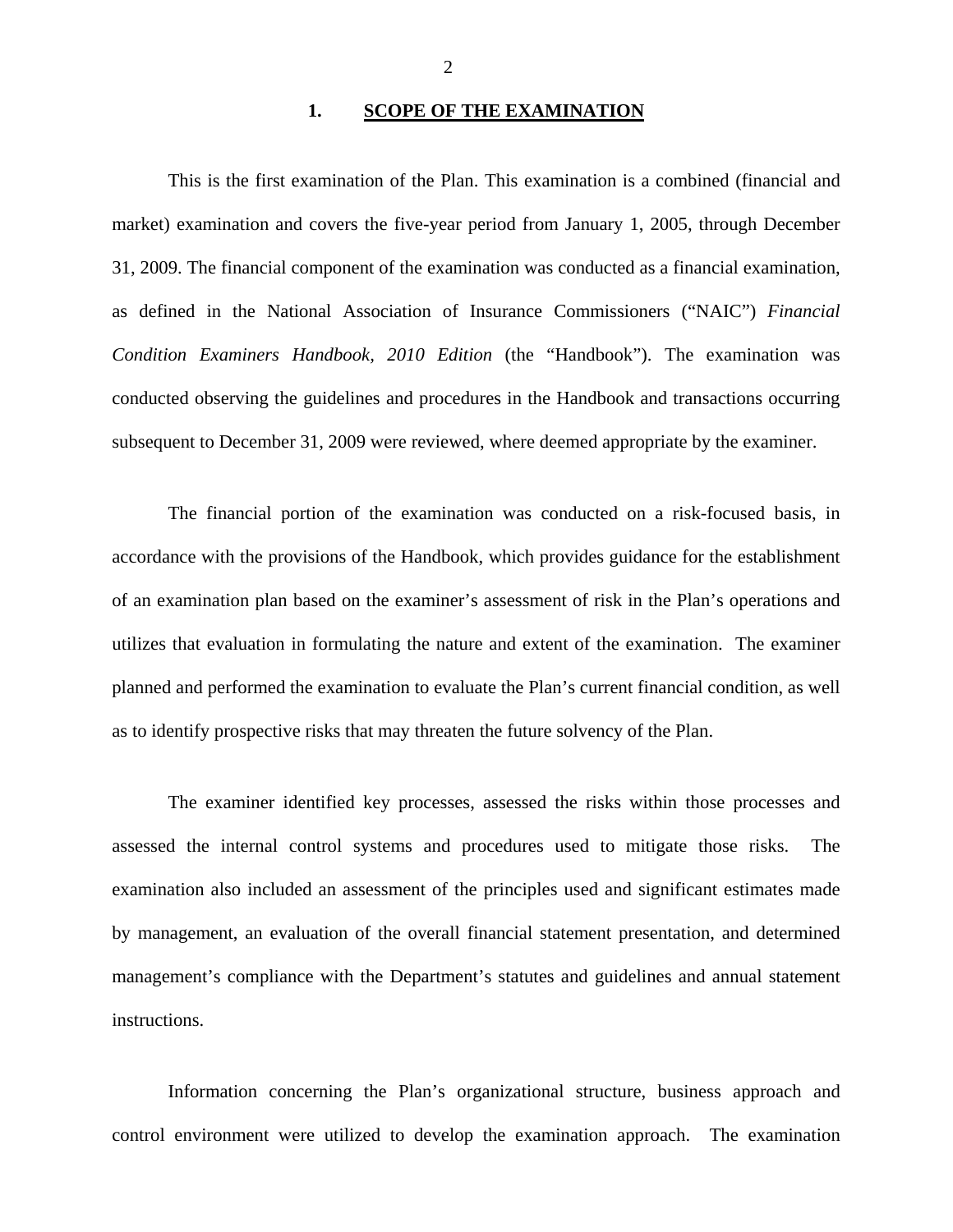evaluated the Plan's risks and management activities in accordance with the NAIC's nine branded risk categories.

These categories are as follows:

- Pricing/Underwriting
- Reserving
- Operational
- Strategic
- Credit
- Market
- Liquidity
- Legal
- Reputational

The Plan was audited annually for the years 2005 through 2009, by the accounting firm Loeb & Troper, LLP. The Plan received an unqualified opinion in each of those years. Certain audit workpapers of Loeb & Troper, LLP were reviewed and relied upon in conjunction with this examination. Homefirst is a participating agency of the Metropolitan Jewish Health System ("MJHS"). A review was also made of the MJHS's Internal Audit function as it relates to the Plan.

Homefirst's financial statements are reported in accordance with generally accepted accounting principles ("GAAP"), as it is permitted by statute. This report on examination is confined to financial statements and comments on those matters which involve departures from laws, regulations or rules, or which are deemed to require explanation or description.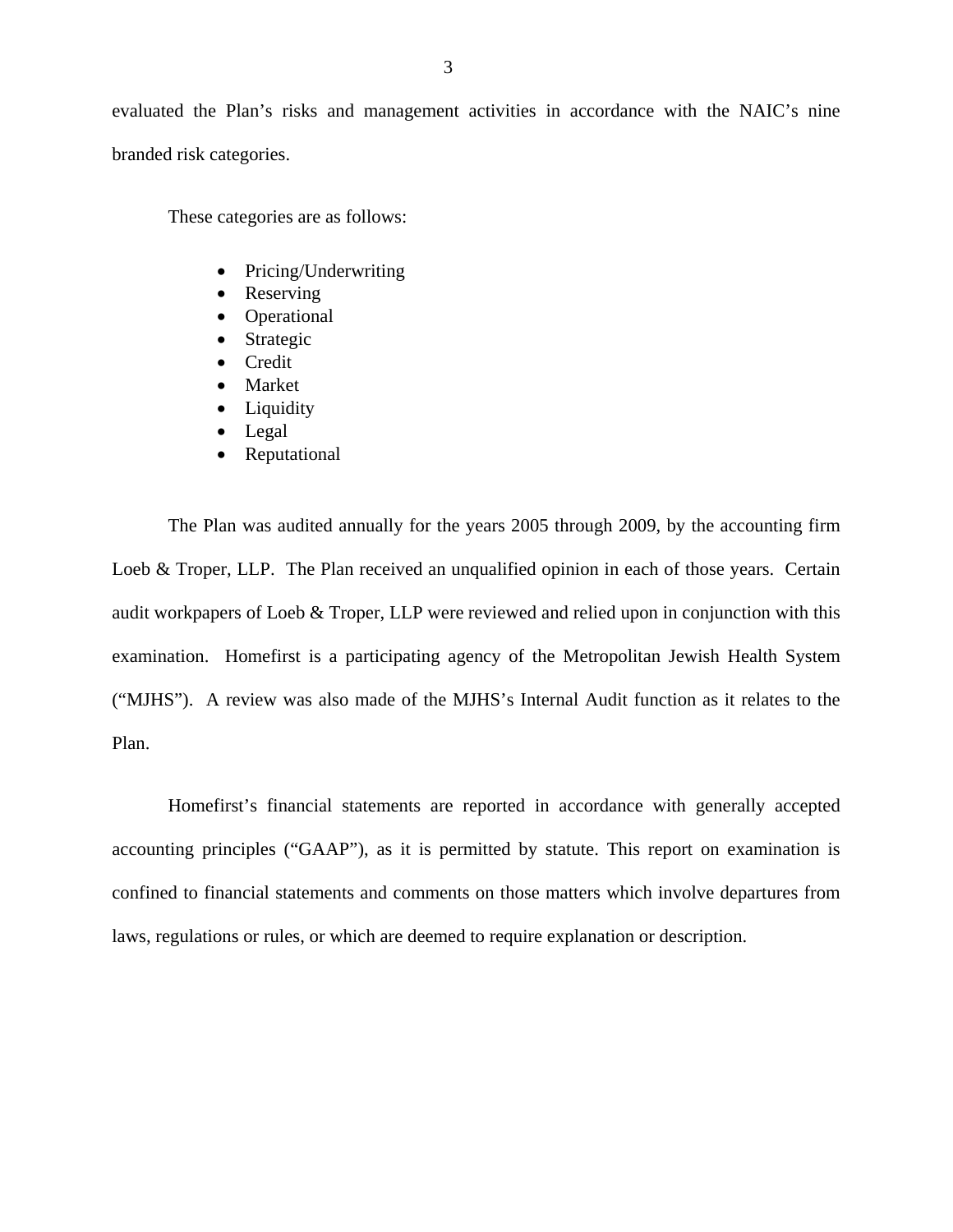### 2. **DESCRIPTION OF THE PLAN**

<span id="page-5-0"></span>Homefirst, Inc. is a not-for-profit corporation, incorporated on July 26, 1995 in New York State, and is certified under Section 4403-f of the New York Public Health Law. Homefirst, Inc. is a capitated Medicaid managed long-term care plan ("MLTCP"). It was established to develop, sponsor and study the need for innovative programs that provide independent living in the home and community for chronically ill and disabled persons of all ages. Homefirst, Inc. began operations in 2000.

Homefirst, Inc. is a participating agency of the Metropolitan Jewish Health System ("MJHS"). MJHS was established to coordinate operations with various independent organizations that are devoted to provide health care, housing and services to the ill, impaired, disabled, elderly and children.

Subsequent to the examination date, the Plan entered into an agreement to merge its operations with Elderplan, Inc., a health maintenance organization in the MJHS. On January 1, 2011, the merger became effective. The surviving company adopted the name Elderplan, Inc.; HomeFirst, Inc. became the Medicaid Managed Long-Term Care ("MLTC") line of business for Elderplan, Inc., which initially only had a Medicare line of business.

#### A. Management and Controls

Article III, Section 3.01 of the Plan's by-laws provides that the Plan shall be governed by a self-perpetuating Board of Directors. The Board of Directors shall consist of no less than five (5) nor more than twenty-four (24) Directors, who shall be elected at the annual meeting of the Directors. During the examination period the Plan was in compliance with its by-laws, having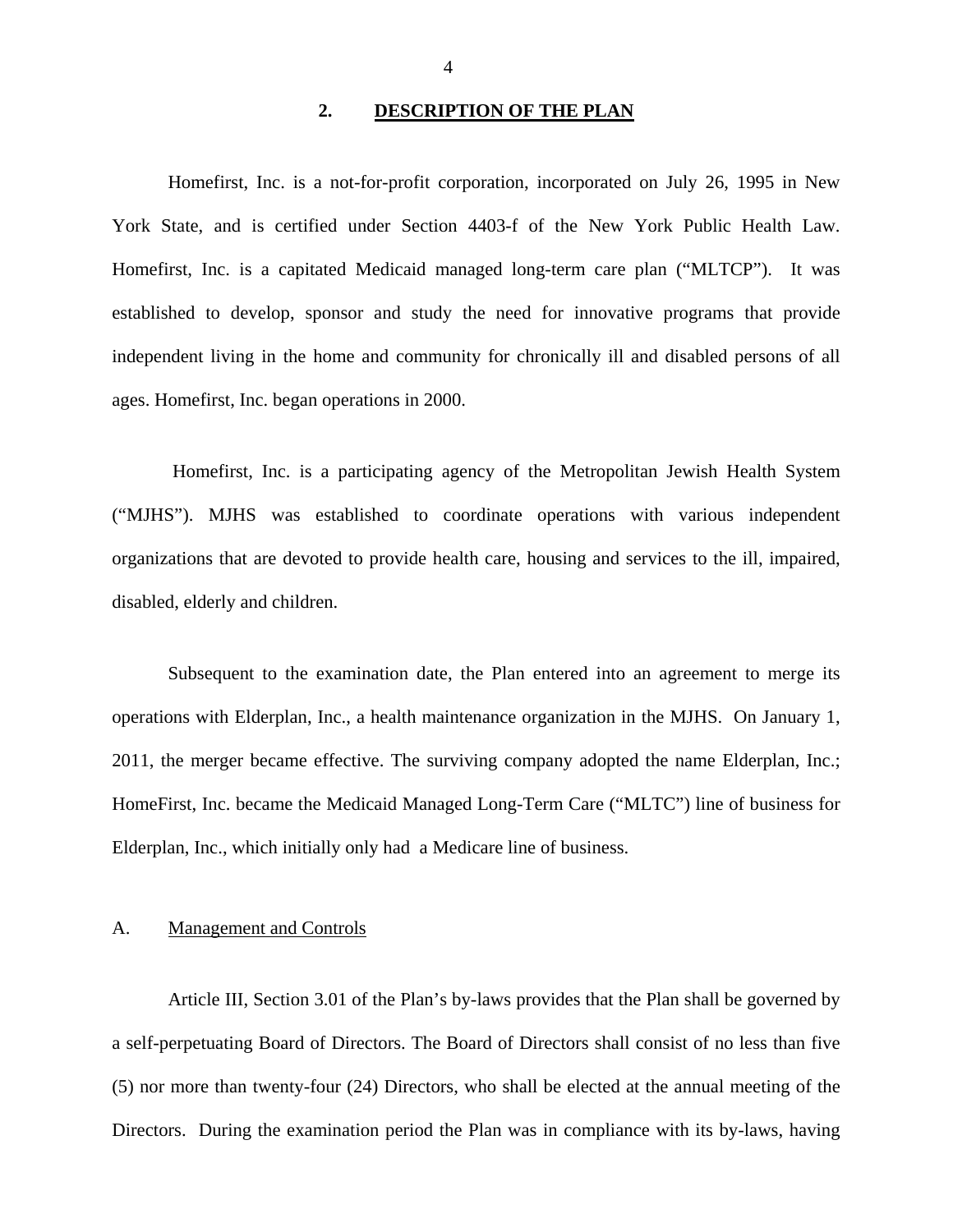no less than five nor more than twenty-four Directors. As of December 31, 2009, the Plan's Board consisted of nine (9) members.

The members of the Board of Directors as of December 31, 2009 were as follows:

| Name and Residence                | <b>Principal Business Affiliation</b> |
|-----------------------------------|---------------------------------------|
| Isaac Assael                      | Executive Director,                   |
| New York, NY                      | Enwood Personnel & Temporary Services |
| <b>Traci Entel</b>                | Consultant,                           |
| New York, NY                      | Booz & Company $(N.A.),$ Inc.         |
| Eli Feldman                       | Chief Executive Officer,              |
| Marlboro, NJ                      | Metropolitan Jewish Health System     |
| Arthur Goshin, MD                 | Physician,                            |
| Buffalo, NY                       | <b>Healthy World Foundation</b>       |
| <b>Howard Greenberg</b>           | Senior Manager,                       |
| Woodbury, NY                      | Deloitte Consulting, LLP              |
| <b>Shmuel Lefkowitz</b>           | Consultant,                           |
| Brooklyn, NY                      | Prime Resources Group                 |
| Ronald Milch<br>New York, NY      | Retired                               |
| Herman Rosen<br>Brooklyn, NY      | Retired                               |
| Josephine Terrano<br>Brooklyn, NY | Retired                               |

Part 98.1-11(g)(1) of the Administrative Rules and Regulations of the New York Health

Department states in part:

*"Within one year of the MCO becoming operational, no less than 20 percent of the members of the governing authority shall be enrollees of such MCO, except that: (i) In the case of a PHSP or MLTCP, enrollee or consumer representatives may be substituted for enrollees…"* 

The examination review of the Plan's records revealed that no member of the Board of

Directors is an enrollee or consumer representative of the Plan.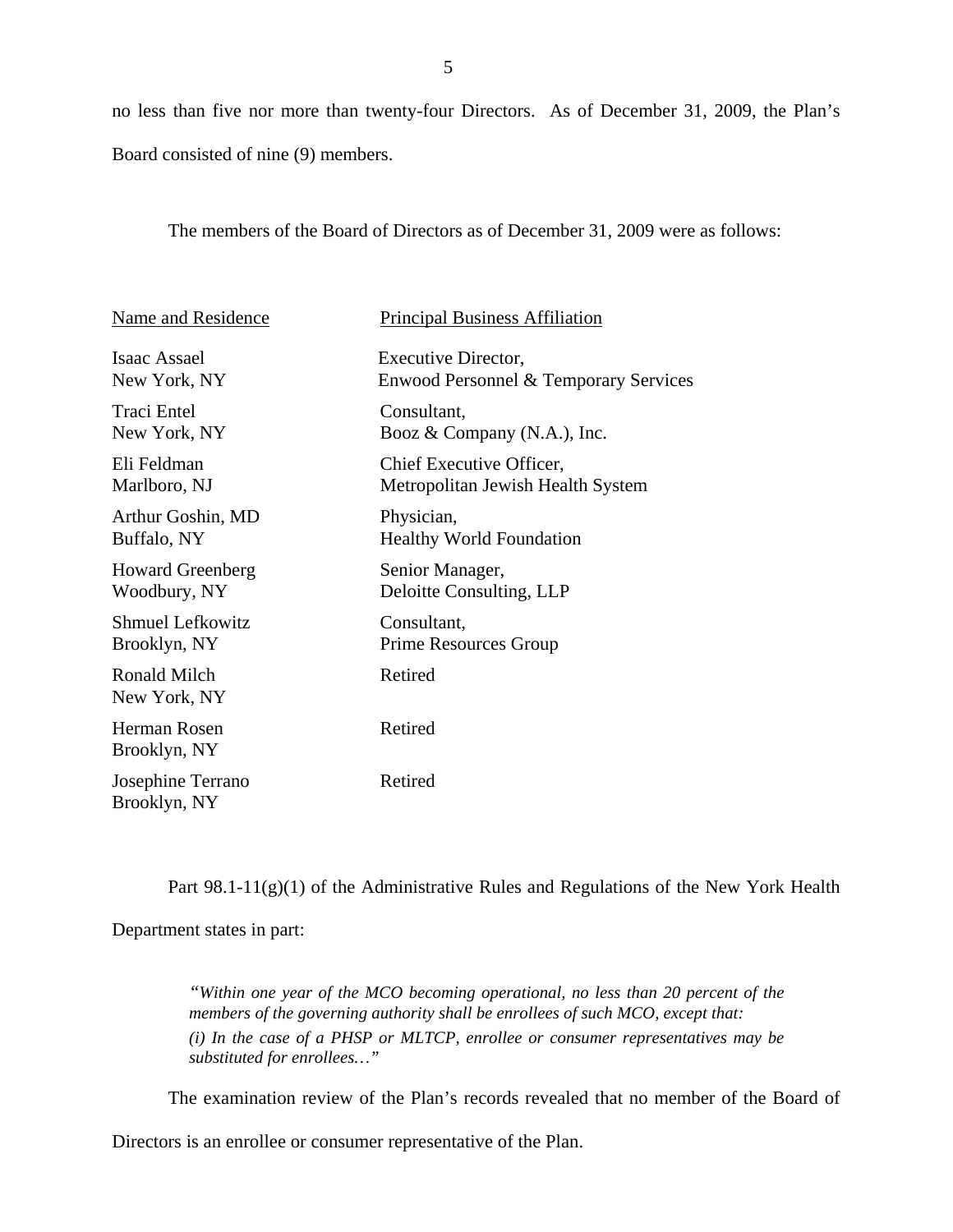It is recommended that the Plan complies with Part  $98.1-11(g)(1)$  of the Administrative Rules and Regulations of the New York Health Department by having at least 20% of its Board of Directors comprised of enrollees or consumer representatives.

A review of the attendance records of the Board of Directors' meetings held during the period under examination revealed that the meetings were generally well attended. However, one Director, Josephine Terrano, attended less than 50% of the meetings she was eligible to attend. Another Director, Herman Rosen, was elected at the first quarterly meeting of 2009, but there is no evidence that he attended any of the Board of Director meetings he was eligible to attend.

Members of the Board have a fiduciary responsibility and must evince an ongoing interest in the affairs of the Plan. It is essential that Board members attend meetings consistently and set forth their views on relevant matters so that appropriate policy decisions may be reached by the Board. Board members who fail to attend at least one-half of the Board's meetings, unless appropriately excused, do not fulfill such criteria.

It is recommended that any Director who attends less than 50% of the Board meetings they are eligible to attend be removed or replaced.

The principal officers of the Plan as of December 31, 2009 were as follows:

Name Title Hany Abdelaal Vice President

 Eli Feldman Chief Executive Officer Robert Leamer Assistant Secretary Alexander Balko Chief Financial Officer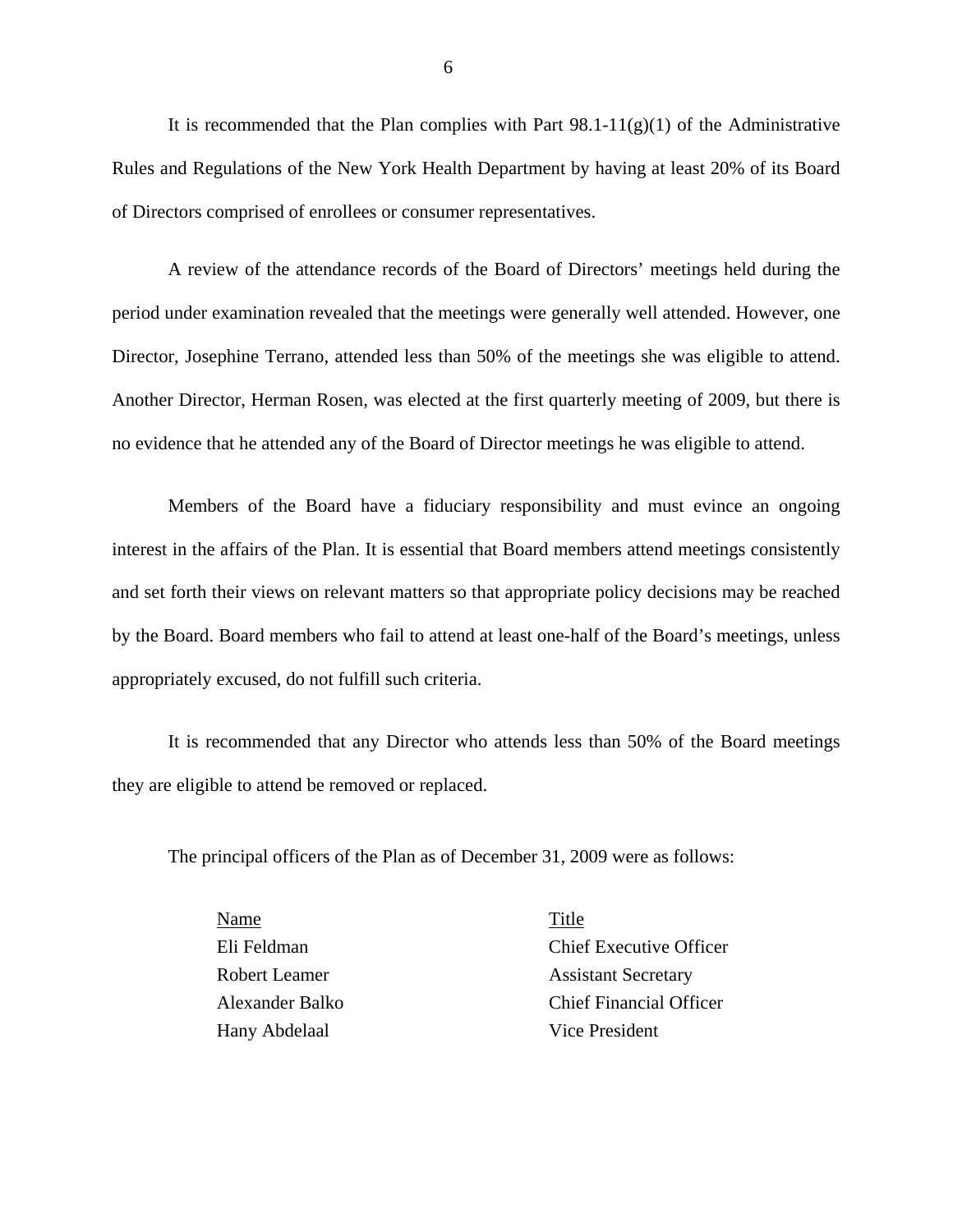### B. Territory and Plan of Operation

The New York State Department of Health issued a certificate of authority to Homefirst, Inc., effective June 13, 2006, pursuant to Article 44 of the New York Public Health Law. The certificate authorized the Plan to offer a partially capitated managed long-term care product to the Medicaid population in the counties of Bronx, Kings, Queens, Richmond and New York.

Written premiums for each year under examination were as follows:

| Year | Total premium |  |
|------|---------------|--|
| 2005 | \$51,199,242  |  |
| 2006 | 63,398,098    |  |
| 2007 | \$82,210,609  |  |
| 2008 | \$105,410,963 |  |
| 2009 | \$124,834,705 |  |

# C. Enrollment

During the examination period January 1, 2005 through December 31, 2009, the Plan experienced a net increase in enrollment of 2,464 members. An analysis of the enrollment is set forth below:

|                                         | 2005 | 2006  | 2007  | 2008  | <u>2009</u> |
|-----------------------------------------|------|-------|-------|-------|-------------|
| Enrollment, January 1 <sup>st</sup>     | 997  | 1.294 | 1,715 | 2,388 | 2,990       |
| Net gain                                | 297  | 421   | 673   | 602   | 471         |
| Enrollment at December 31 <sup>st</sup> | .294 | 1,715 | 2,388 | 2,990 | 3,461       |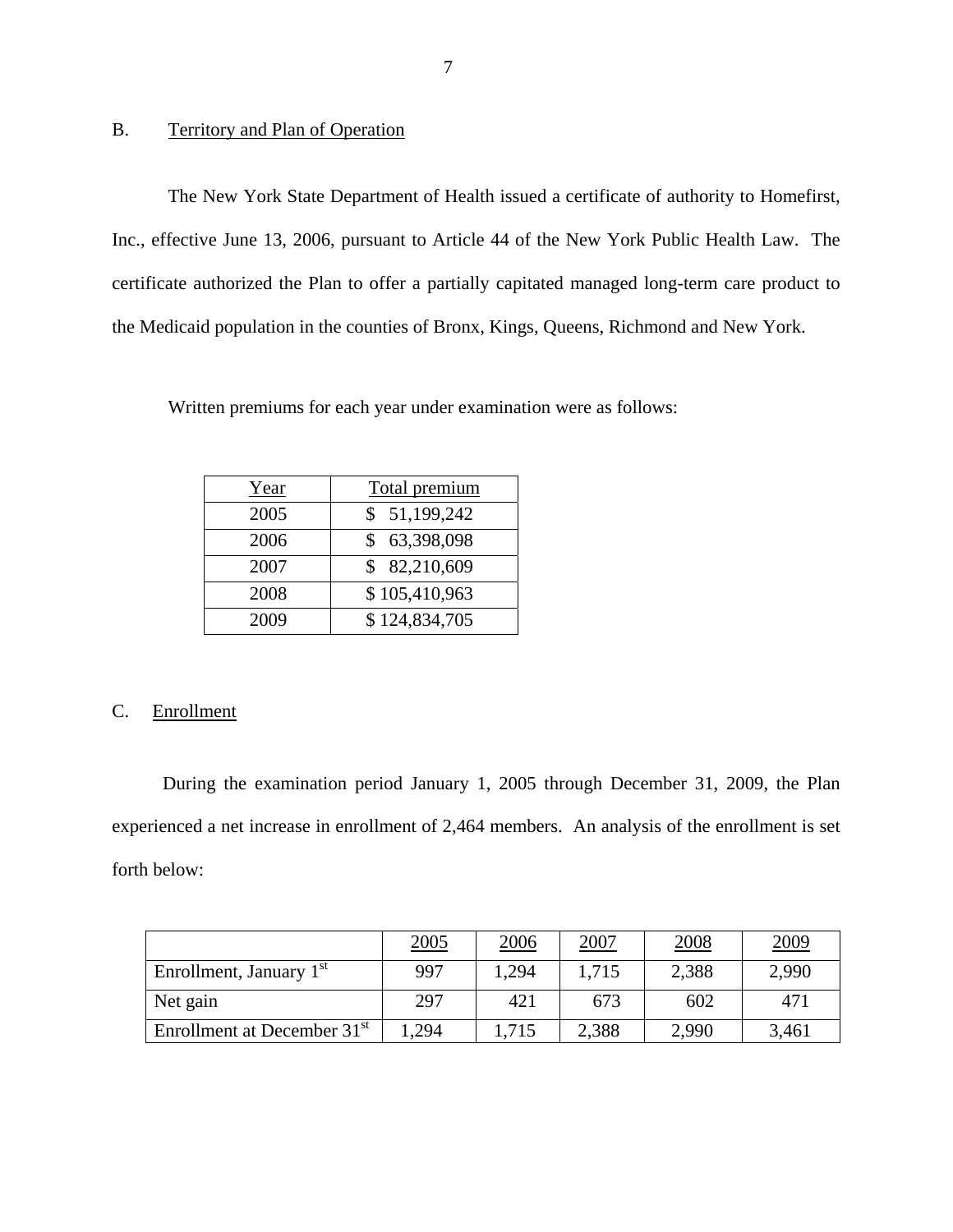#### <span id="page-9-0"></span>D. Abandoned Property Law

Section 1316 of the New York Abandoned Property Law states in part:

*"…Every insurer shall cause to be published… a list of such abandoned property in the same manner as that prescribed for life insurance companies by section seven hundred two of this chapter…"* 

Section 702 of New York Abandoned Property Law states in part:

*"…Within thirty days after making a report of abandoned property ...such life insurance corporation shall cause to be published a notice entitled: "NOTICE OF NAMES OF PERSONS APPEARING AS OWNERS OF CERTAIN UNCLAIMED PROPERTY HELD BY...* 

*Such notice shall be published once in at least one newspaper published in the county of the state in which is located the last-known address of the holder of a policy under which abandoned property is payable…* 

*Such notice shall set forth:* 

*(a) the names and last known addresses which were in such report, of all persons appearing to be entitled to any such abandoned property amounting to fifty dollars or more…"* 

Pursuant to Section 1316 of New York Abandoned Property Law, an insurer is required to file an abandoned property report with the New York State Comptroller. An insurer is also required to publish a listing, in at least one newspaper, of persons entitled unclaimed property reimbursement whenever the amount payable is fifty dollars or more. during the examination period the Plan submitted four (4) abandoned property filings, along with two remittance checks in the amounts of \$818.13 and \$[1,135.69,](https://1,135.69) respectively. These amounts represent the total amounts for the filing periods 2006 through 2009. Amounts to individual recipients ranged from \$3.12 to \$566.96. It should be noted that there was no evidence that a list of such "abandoned property" was ever published in any newspaper, as required by the aforementioned statute.

It is recommended that the Plan complies with the requirements of Sections 702 and 1316 of the New York Abandoned Property Law and publish all requisite information, as required by statute.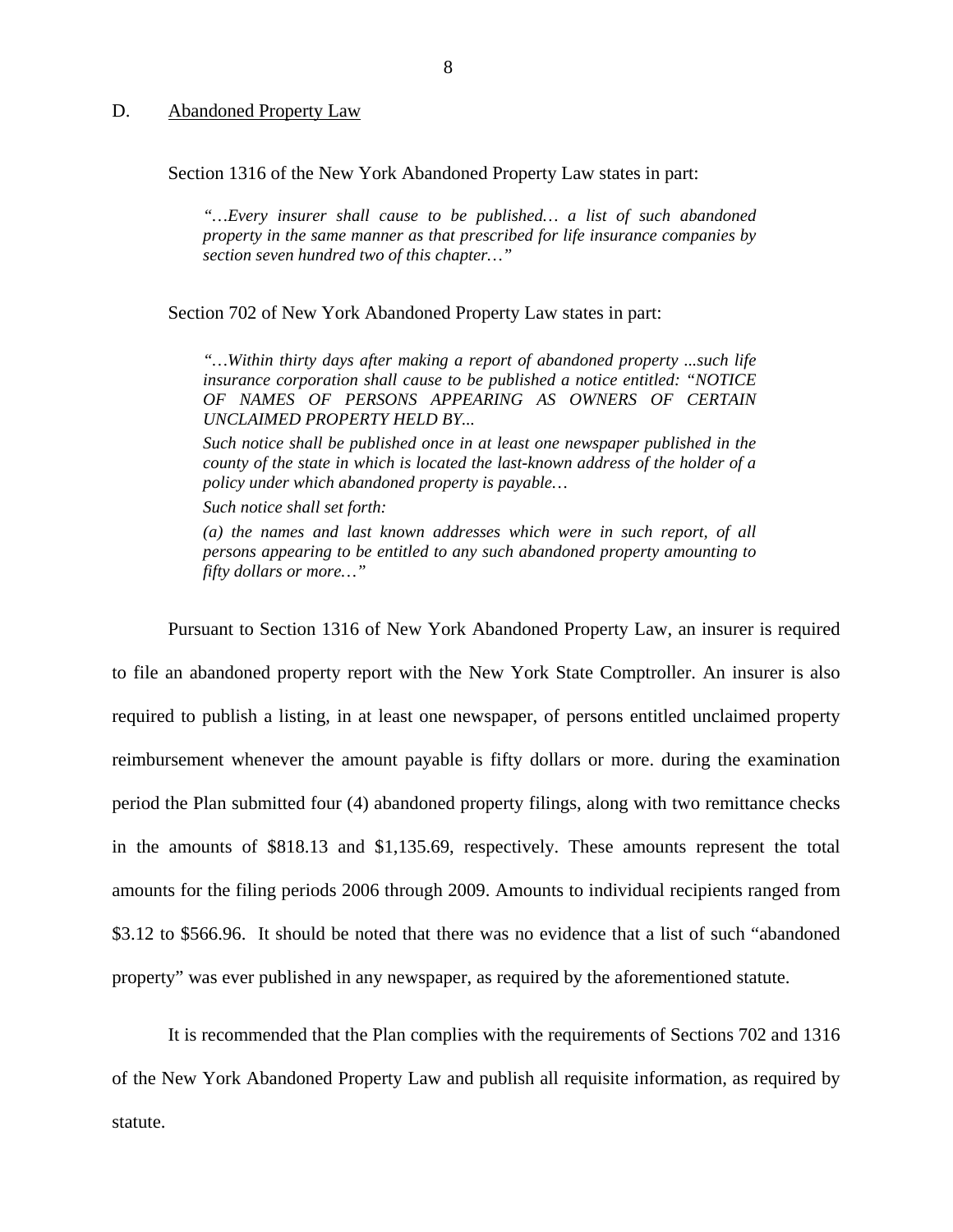#### <span id="page-10-0"></span>E. Custodial Agreement

A review of the Plan's custodial agreement with Commerce Bank, National Association,

for the safeguarding of cash and securities revealed that the following protective covenants as

outlined in the Handbook were not included in the custodial agreement:

*"a. If the custodial agreement has been terminated or if 100% of the account assets in any one custody account have been withdrawn, the custodian shall provide written notification within three (3) business days of termination or withdrawal, to the insurer's domiciliary commissioner.* 

*b. The custodian shall secure and maintain insurance protection in an adequate amount. The custodian will give the insurer 60 days written notice of any material change in the form or amount of such insurance or termination of this coverage.* 

*c. During regular business hours, and upon reasonable notice, an officer or employee of the insurance company, an independent accountant selected by the insurance company and a representative of an appropriate regulatory body shall be entitled to examine, on the premises of the custodian, its records relating to securities, if the custodian is given written instructions to that effect from an authorized officer of the insurance company.* 

*d. A provision in the agreement that would give the insurer the opportunity to secure the most recent report on the review of the custodian's system of internal controls, pertaining to custodian record keeping, issued by internal or independent auditors.* 

*e. In the event that the custodian gains entry in a clearing corporation through an agent, there should be a written agreement between the custodian and the agent that the agent shall be subjected to the same liability for loss of securities as the custodian.* 

 *systems of internal control." f. That the custodian and its agents, upon reasonable request, shall be required to send all reports which they receive from a clearing corporation, which the clearing corporation permits to be redistributed including reports prepared by the custodian's outside auditors, to the insurance company on their respective* 

It is recommended that the Plan include the above enumerated protective covenants and

provisions, as recommended by the Handbook*,* in its custodial agreements.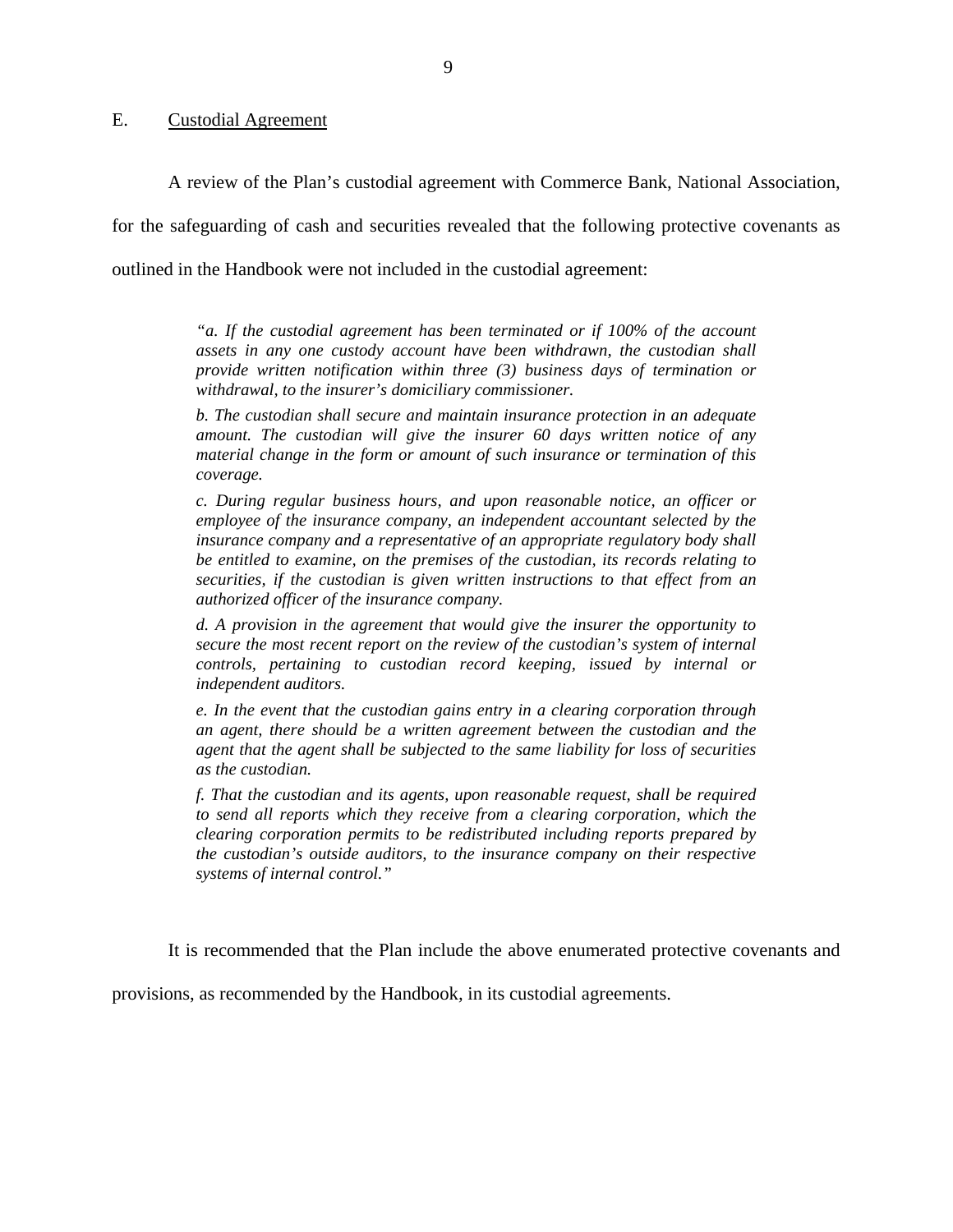### **3. FINANCIAL STATEMENTS**

#### A. Balance Sheet

The following compares the assets, liabilities and capital and surplus as determined by this examination with those reported by the Plan in its filed annual statement as of December 31, 2009. The Plan files its annual statements on a Generally Accepted Accounting Principles basis. The balance sheet is the same as that filed by the Plan as of December 31, 2009.

| Assets                                       | Examination               | Plan                    |  |
|----------------------------------------------|---------------------------|-------------------------|--|
| Cash                                         | \$29,187,630              | \$29,187,630            |  |
| Short-term investments                       | 13,671,292                | 13,671,292              |  |
| Premiums receivable-net                      | 2,566,453                 | 2,566,453               |  |
| Interest receivable                          | 102,185                   | 102,185                 |  |
| NYS escrow account balance                   | 5,275,631                 | 5,275,631               |  |
| Furniture and equipment                      | 37,164                    | 37,164                  |  |
| <b>Total assets</b>                          | \$50,840,355              | \$50,840,355            |  |
| <b>Liabilities</b>                           |                           |                         |  |
| Accounts payable                             | \$<br>229,313             | $\mathbb{S}$<br>229,313 |  |
| Claims payable                               | 1,245,327                 | 1,245,327               |  |
| Accrued other medical                        | 12,245,415                | 12,245,415              |  |
| Amounts due to affiliates                    | 318,951                   | 318,951                 |  |
| Aggregate write-ins for current liabilities: |                           |                         |  |
| Accrued payroll                              | 1,305,974                 | 1,305,974               |  |
| Unpaid claims adjustment expenses            | 674,537                   | 674,537                 |  |
| <b>Total liabilities</b>                     | \$16,019,517              | \$16,019,517            |  |
| <b>Capital and Surplus</b>                   |                           |                         |  |
| NYS contingent reserve requirement           | 6,302,000<br>$\mathbb{S}$ | 6,302,000<br>\$         |  |
| Unassigned surplus                           | 28,518,838                | 28,518,838              |  |
| Total capital and surplus                    | \$34,820,838              | \$34,820,838            |  |
| Total liabilities, capital and surplus       | \$50,840,355              | \$50,840,355            |  |

Note 1: The Plan is a nonprofit cooperation as defined by Section  $501(c)(3)$  of the Internal Revenue Code and is exempt from federal income tax.

Note 2: The Internal Revenue Service has not conducted any audits of the income tax returns filed on behalf of the Plan through tax year 2009. The examiner is unaware of any potential exposure of the Plan to any tax assessments and no liability has been established herein relative to such contingency.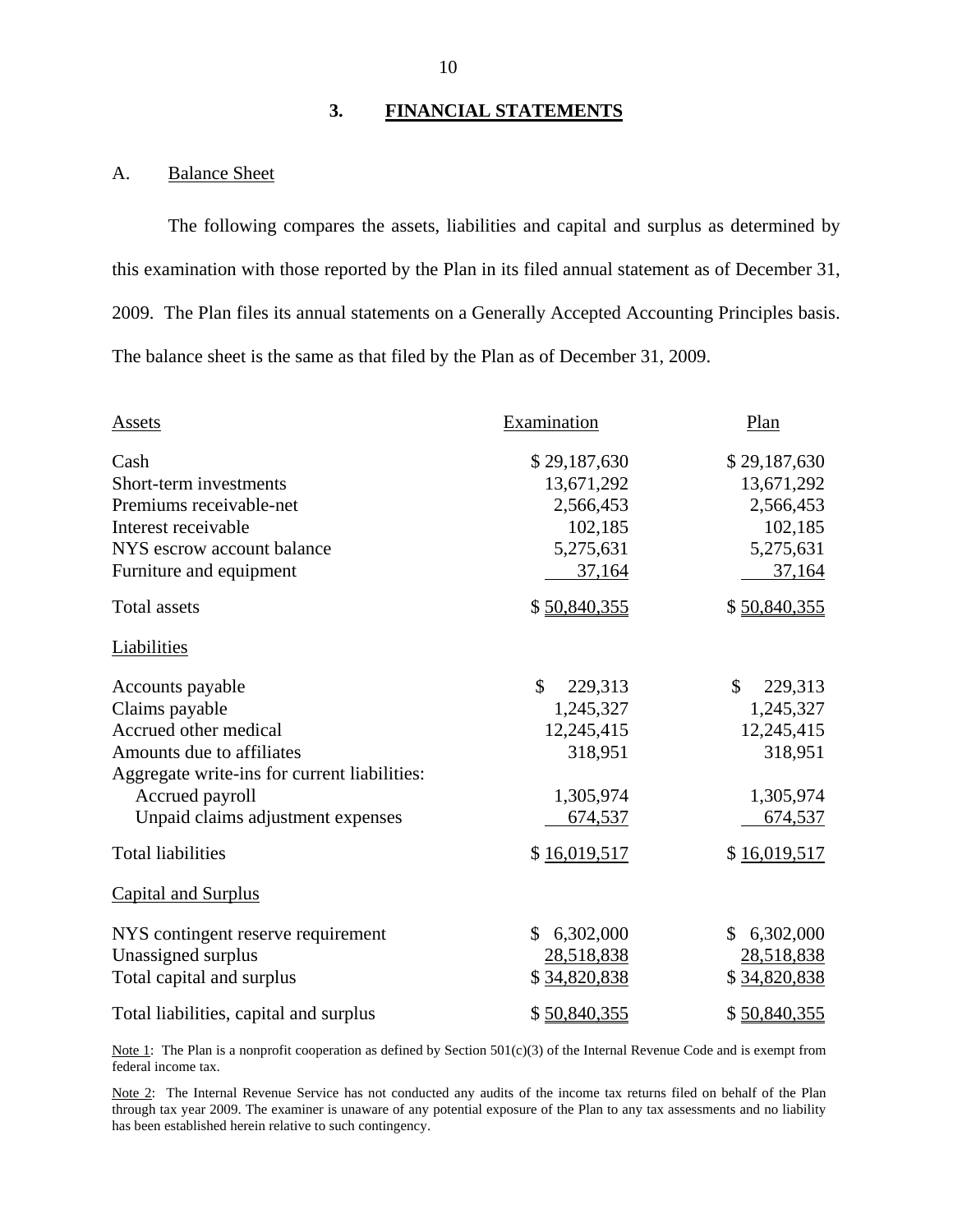B. Statement of Revenue and Expenses and Capital and Surplus

Capital and surplus increased by \$29,999,812 during the five-year examination period,

January 1, 2005 through December 31, 2009, detailed as follows:

# Revenue

| Total premium revenue                                                                                                                                                                                                     |                            | \$427,053,617                                                         |                   |
|---------------------------------------------------------------------------------------------------------------------------------------------------------------------------------------------------------------------------|----------------------------|-----------------------------------------------------------------------|-------------------|
| Total revenue                                                                                                                                                                                                             |                            |                                                                       | \$427,053,617     |
| <b>Hospital and Medical Expenses</b>                                                                                                                                                                                      |                            |                                                                       |                   |
| Total hospital/medical benefits<br>Care management<br>Allowable administrative expenses                                                                                                                                   |                            | \$316,066,289<br>23,760,067<br>41,407,282                             |                   |
| Total hospital and medical expenses<br>Non-allowable administrative expenses<br>Aggregate write-ins for other expenses:<br>Prior period adjustment and extraordinary items<br>Adjustment for prior period IBNR adjustment |                            | \$381,233,638<br>2,847,726<br>1,000,000<br>(2,223,880)<br>(7,432,676) |                   |
| Total expenses                                                                                                                                                                                                            |                            |                                                                       | \$375,424,808     |
| Net income                                                                                                                                                                                                                |                            |                                                                       | \$ 51,628,809     |
| <b>Changes in Capital and Surplus</b>                                                                                                                                                                                     |                            |                                                                       |                   |
| Capital and surplus as of December 31, 2004                                                                                                                                                                               |                            |                                                                       | \$4,821,026       |
|                                                                                                                                                                                                                           | Gains in<br><b>Surplus</b> | Losses in<br><b>Surplus</b>                                           |                   |
| Net income<br>Change in net unrealized capital gains<br>Change in non-admitted assets<br>Surplus adjustment - withdrawal of equity                                                                                        | \$51,628,809<br>701,028    | \$<br>130,025<br>22,200,000                                           |                   |
| Net increase in capital and surplus                                                                                                                                                                                       |                            |                                                                       | <u>29,999,812</u> |
| Capital and surplus, per report on examination,<br>as of December 31, 2009                                                                                                                                                |                            |                                                                       | \$34,820,838      |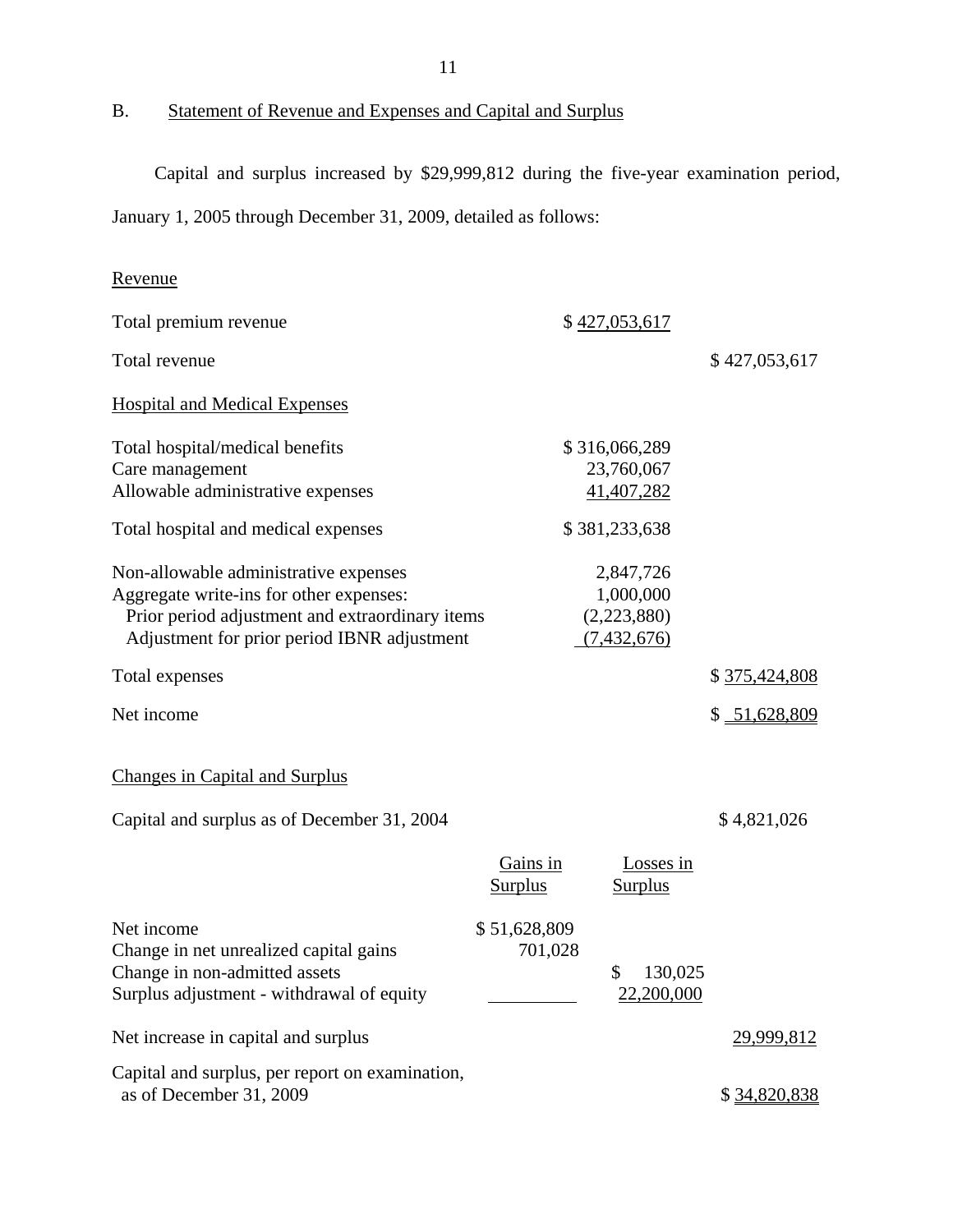### **4. ACCRUED OTHER MEDICAL**

<span id="page-13-0"></span>The examination liability of \$12,245,415 is the same as the amount reported by the Plan in its filed annual statement as of December 31, 2009.

The examination analysis of the Accrued Other Medical liability was conducted in accordance with generally accepted actuarial principles and practices and was based on statistical information contained in the Plan's internal records and in its filed annual statements as verified during the examination. The examination liability was based upon actual payments made through December 31, 2009, with an estimate for claims remaining unpaid at that date. Such estimate was calculated based on actuarial principles, which utilized the Plan's past experience in projecting the ultimate cost of claims incurred.

#### **5. UNPAID CLAIMS ADJUSTMENT EXPENSES**

The examination liability of \$674,537 is the same as the amount reported by the Plan in its filed annual statement as of December 31, 2009.

The examination analysis of the unpaid claims adjustment expense liability was conducted in accordance with generally accepted actuarial principles and practices and was based on statistical information contained in the Plan's internal records and in its filed annual statements as verified during the examination.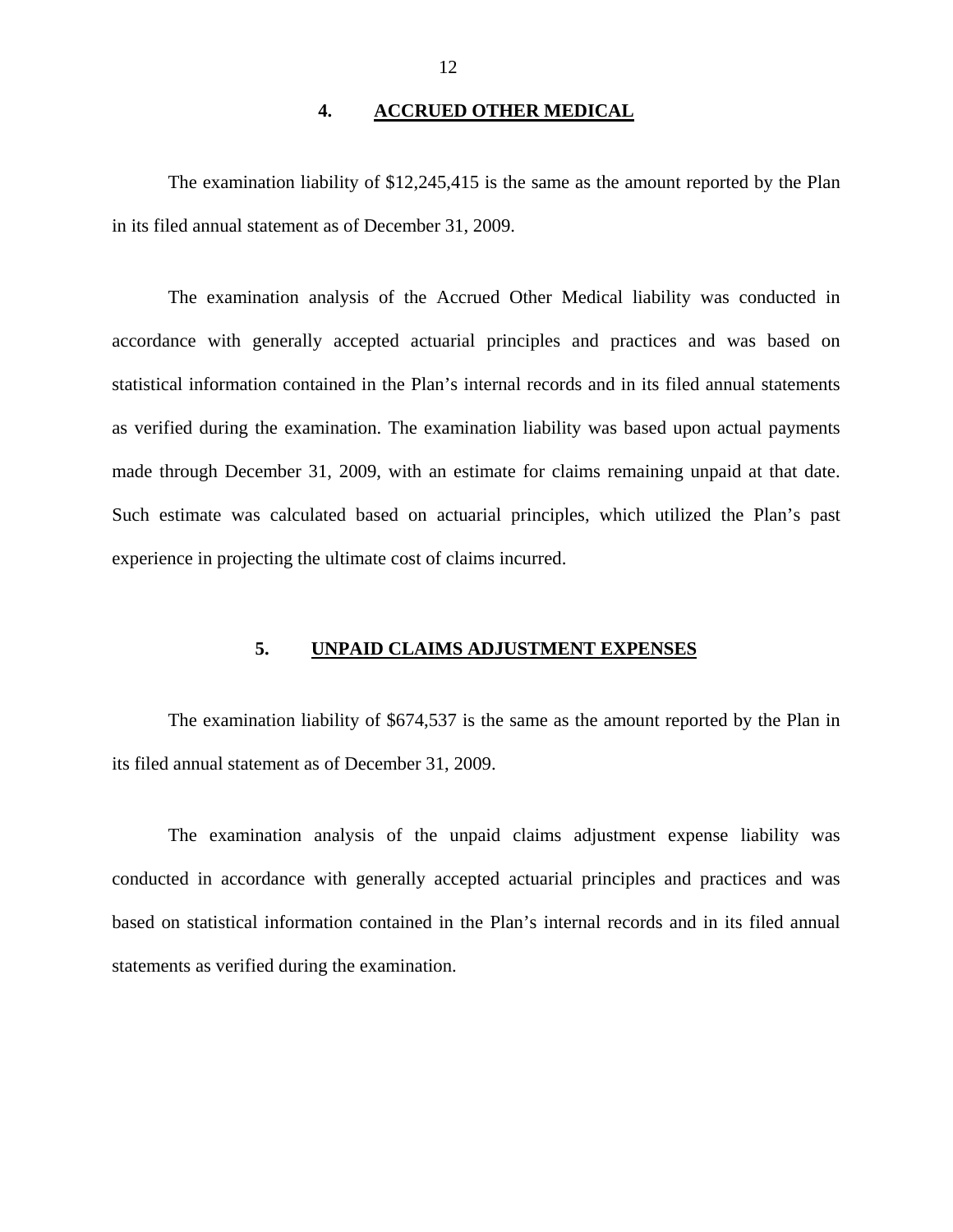#### <span id="page-14-0"></span>**6. GRANTS TO METROPOLITAN JEWISH GERIATRIC FOUNDATION**

During the examination period, the Plan provided three grants to Metropolitan Jewish Geriatric Foundation ("MJGF"), another participating entity in the Metropolitan Jewish Health System ("MJHS"). The grants, in the amounts of \$10,000,000, \$10,000,000 and \$2,200,000 were provided to MJGF in 2006, 2007 and 2009, respectively. It should be noted that these grants, where applicable, were approved by the Department.

#### **7. MARKET CONDUCT ACTIVITIES**

In the course of this examination, a review was made of the manner in which the Plan conducts its business and fulfills its contractual obligations to policyholders and claimants. The review was general in nature and is not to be construed to encompass the more precise scope of a market conduct examination. The review was directed at practices of the Plan in the following major areas:

- A. Claims processing
- B. Prompt Pay Law
- C. Grievances and appeals
- D. Complaints

#### A. Claims Processing

A review of the Plan's claims practices and procedures was performed by using a statistical sampling methodology covering claims processed during the period January 1, 2009 through December 31, 2009, in order to evaluate the overall accuracy and compliance of the Plan's claims processing environment.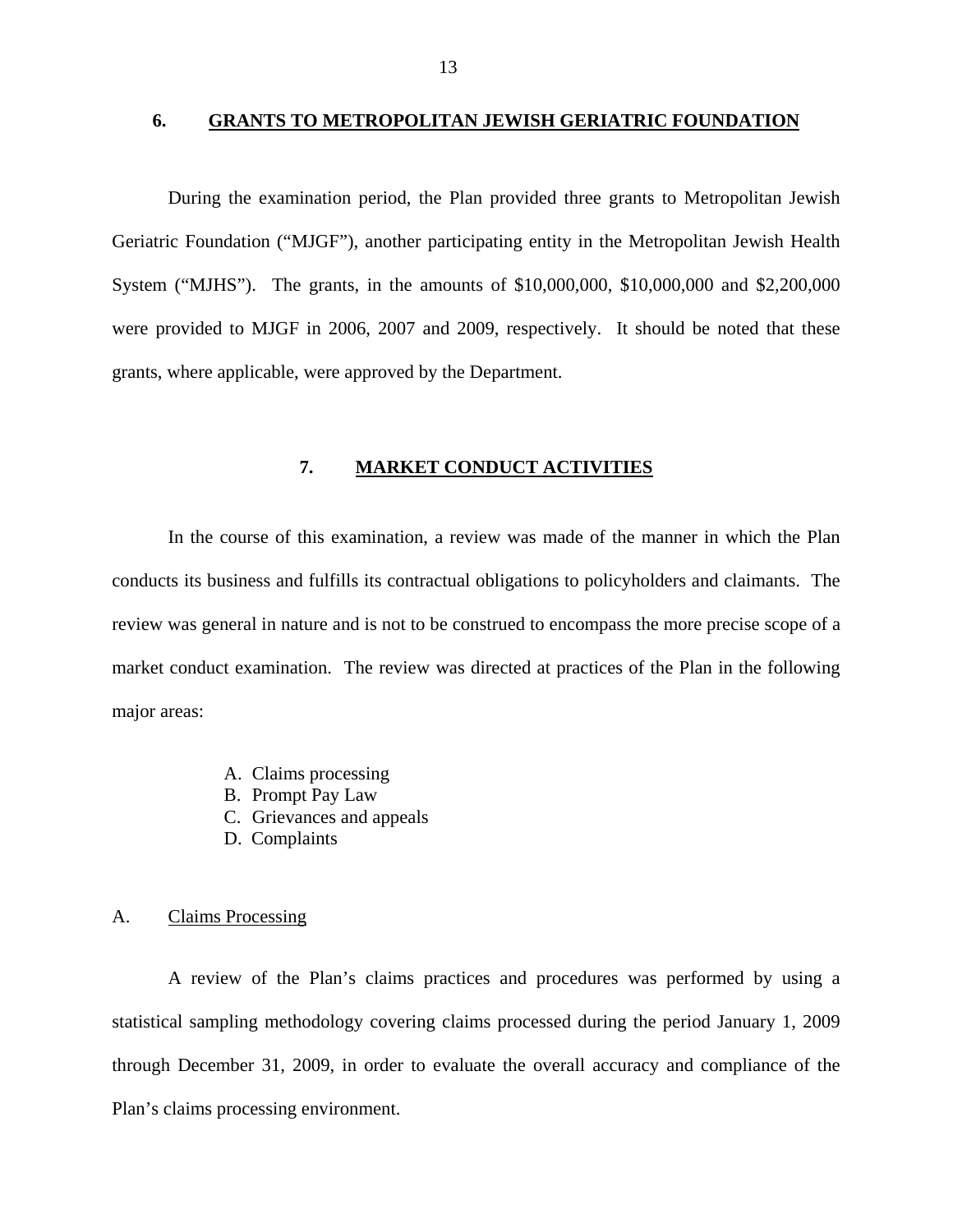For the examination period, the Plan utilized its own claims processing system, Managed Care Optimizer ("MCO"), to process its claims. The system received both electronic claims and paper claims. The Plan received approximately 44% of its claims electronically in 2009.

The Plan maintained two sets of claims data based on claim type; one set of claims data was for medical services, which utilized the HCFA claim form; another set of claims data was for facility services, which utilized the UB92 claim form. Approximately 97% of claims were for medical services.

For the claims review, the examiner employed a statistical random sampling process which was performed using the computer software program ACL, to test various attributes deemed necessary for successful claims processing activity. The objective of this sampling process was to be able to test and reach conclusions about all predetermined attributes, individually or on a combined basis. For example, if ten attributes were being tested, conclusions about each attribute individually, or on a collective basis, could be made for each claim in the sample.

As previously mentioned, the Plan's claims data consisted of two data sets: One for medical claims and the other for facility claims. A sample of 49 medical claims and 31 facility claims was selected for review.

The term "claim" can be defined in a myriad of ways. For the purposes of this report, a "claim", consistent with the Plan's determination, is defined as a grouping of all line items (e.g., procedures/services or service dates) on any one claim form. It was possible, through the computer system used, to match or "roll-up" all procedures into one item, which is the basis of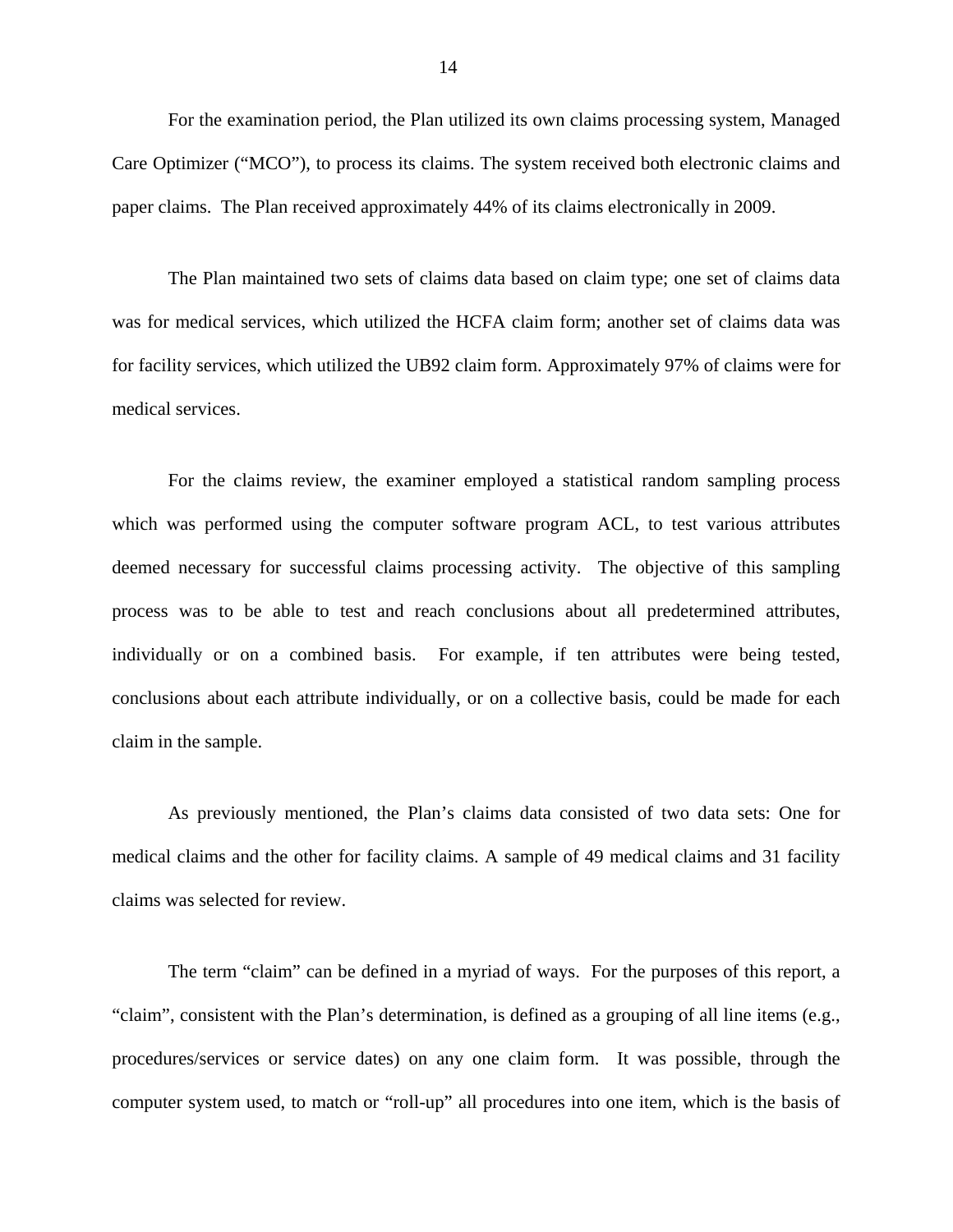the Department's statistical sample of claims, or the sample unit. To ensure the completeness of the claims population being tested, the total dollars paid were totaled and reconciled to the paid claims data reported by the Plan for the period January 1, 2009 through December 31, 2009, and also to the amount reported in its December 31, 2009, filed annual statement.

The results of the examiner's review indicated that the Plan had a calculated financial error rate of 29.03% and a calculated procedural error rate of 29.03% in the processing of facility claims. Financial accuracy is defined as the percentage of times the dollar value of the claim payment was correct. Procedural accuracy is defined as the percentage of times claim transactions were processed in accordance with the Plan's guidelines and/or Department regulations. An error in processing accuracy may or may not affect the financial accuracy. However, a financial error is caused by a procedural error and as such it is counted both as a financial error and a procedural error. In summary, of the 31 facility claims reviewed, 9 contained financial errors.

During the process of reviewing the claims transactions within the various claim adjudication samples, the following was noted:

> All claims processing errors in the sample pertaining to claim payments related to two providers who were participating agencies of MJHS, First to Care Home Care and Metropolitan Jewish Home Care, Inc. During 2009, the Plan processed 3,307 claims from Metropolitan Jewish Home Care, Inc. and 1,579 claims from First to Care Home Care. The aforementioned claims sample contained seven (7) claims from First to Care Home Care and thirteen (13) claims from Metropolitan Jewish Home Care, Inc. The examiner noted 9 claims processing errors, all due to incorrect reimbursement rates being applied: three (3) claims for First to Care Home Care and six (6) claims for Metropolitan Jewish Home Care, Inc. It was noted that the Plan failed to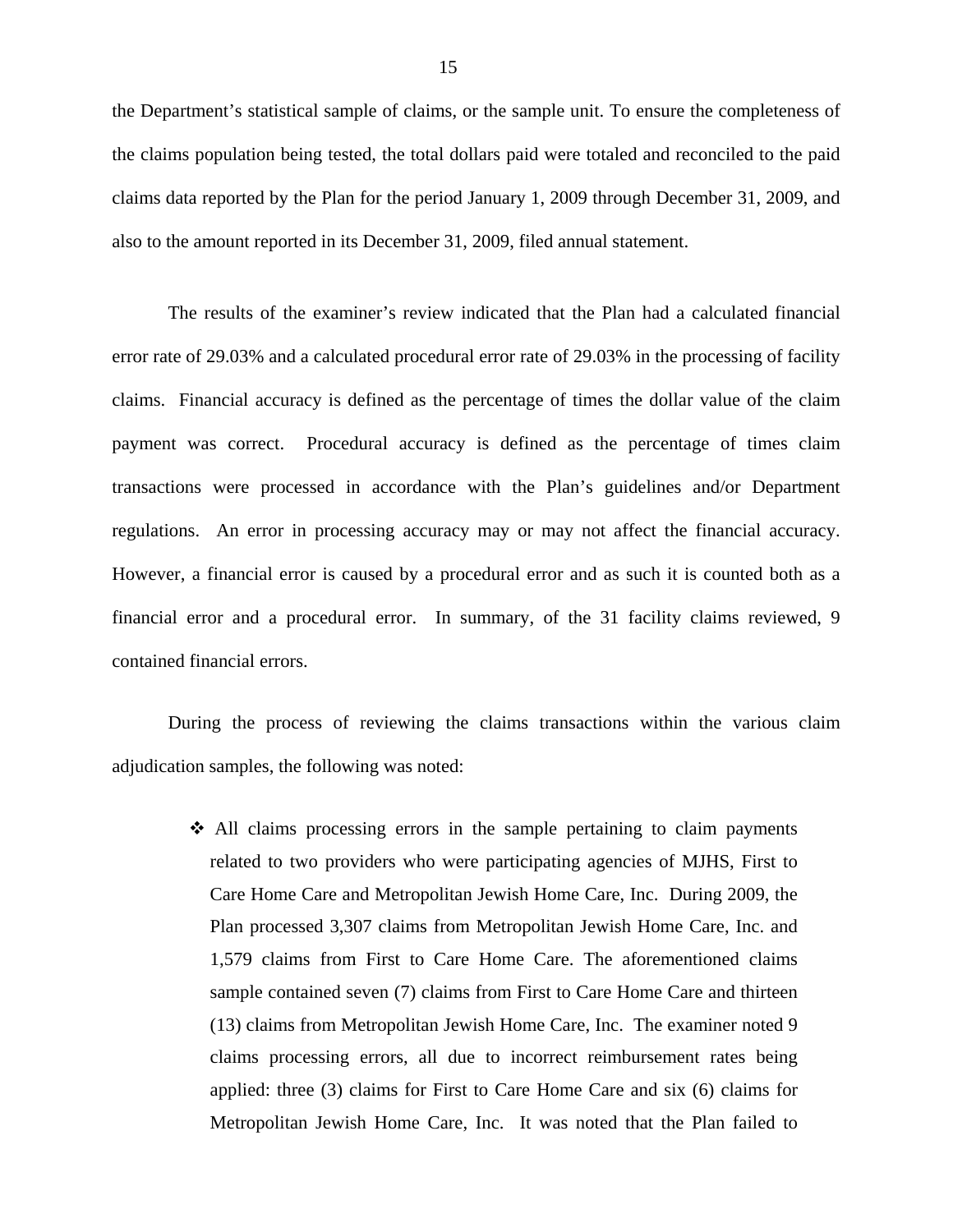<span id="page-17-0"></span>update its rate information for these two providers in a timely manner. Such delay caused the Plan to incorrectly pay claims using a rate scale from the previous year.

 $\hat{\mathbf{v}}$  The examination also revealed that all paper claims were stored at an external storage facility after they were processed. However, the Plan did not make any back-up copies of paper claims, either at the time of processing the claims, or after the time such processing was completed. In the event of a disaster, information pertaining to such claims may not be able to be retrieved; in fact the documentation could be destroyed.

It is recommended that the Plan initiate procedures to ensure that claims are paid using the correct rates.

It is also recommended that the Plan reviews all previously adjudicated claims from First to Care Home Care and Metropolitan Jewish Home Care, Inc., and make any necessary adjustments to any claims that were paid using the incorrect rate scales.

It is further recommended, as a good business practice, that the Plan maintain back-up copies for paper claims to ensure that the information is not lost in the event the original claim documentation is destroyed.

### B. Prompt Pay Law

Section 3224-a of the New York Insurance Law, "Standards for prompt, fair and equitable settlement of claims for health care and payments for health care services" ("Prompt Pay Law"), requires all insurers to pay undisputed claims within forty-five days of receipt. If such undisputed claims are not paid within forty-five days of receipt, interest may be payable.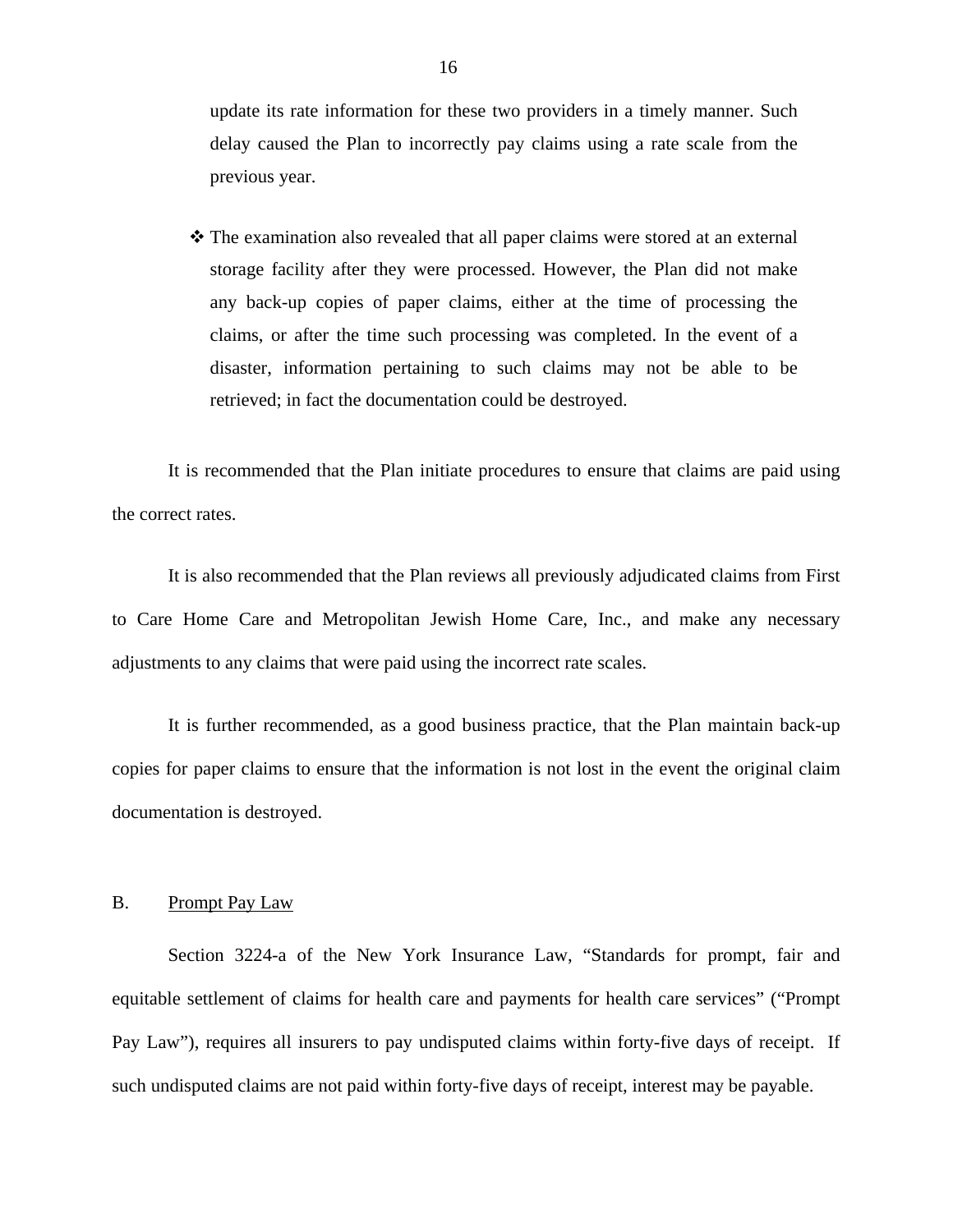Section 3224-a(a) of the New York Insurance Law states in part:

*"Except in a case where the obligation of an insurer… to pay a claim submitted by a policyholder or person covered under such policy or make a payment to a health care provider is not reasonably clear, or when there is a reasonable basis supported by specific information available for review by the superintendent that such claim or*  bill for health care services rendered was submitted fraudulently, such insurer or *organization or corporation shall pay the claim to a policyholder or covered person or make a payment to a health care provider within forty-five days of receipt of a claim or bill for services rendered."* 

#### Section 3224-a(c) of the New York Insurance Law states in part:

*"…any insurer or organization or corporation that fails to adhere to the standards contained in this section shall be obligated to pay to the health care provider or person submitting the claim, in full settlement of the claim or bill for health care services, the amount of the claim or health care payment plus interest on the amount of such claim or health care payment of the greater of the rate equal to the rate set by the commissioner of taxation and finance for corporate taxes pursuant to paragraph one of subsection (e) of section one thousand ninety-six of the tax law or twelve percent per annum, to be computed from the date the claim or health care payment was required to be made. When the amount of interest due on such a claim is less than two dollars, an insurer or organization or corporation shall not be required to pay interest on such claim."* 

Two statistical samples (one for medical claims and one for facility claims) of claims not adjudicated within 45 days of receipt by the Plan were reviewed to determine whether payments were in violation of the timeframe requirements of Section 3224-a(a) of the New York Insurance Law and, if applicable, whether interest was appropriately paid pursuant to Section 3224-a(c) of the New York Insurance Law. Accordingly, all claims that were not adjudicated within 45 days during the period January 1, 2009 through December 31, 2009, were segregated. A statistical sample of each population was then selected to determine whether the claims were subject to interest, and whether such interest was properly calculated, as required by statute. The following chart illustrates the Plan's compliance with the Prompt Pay Law, as determined by this examination: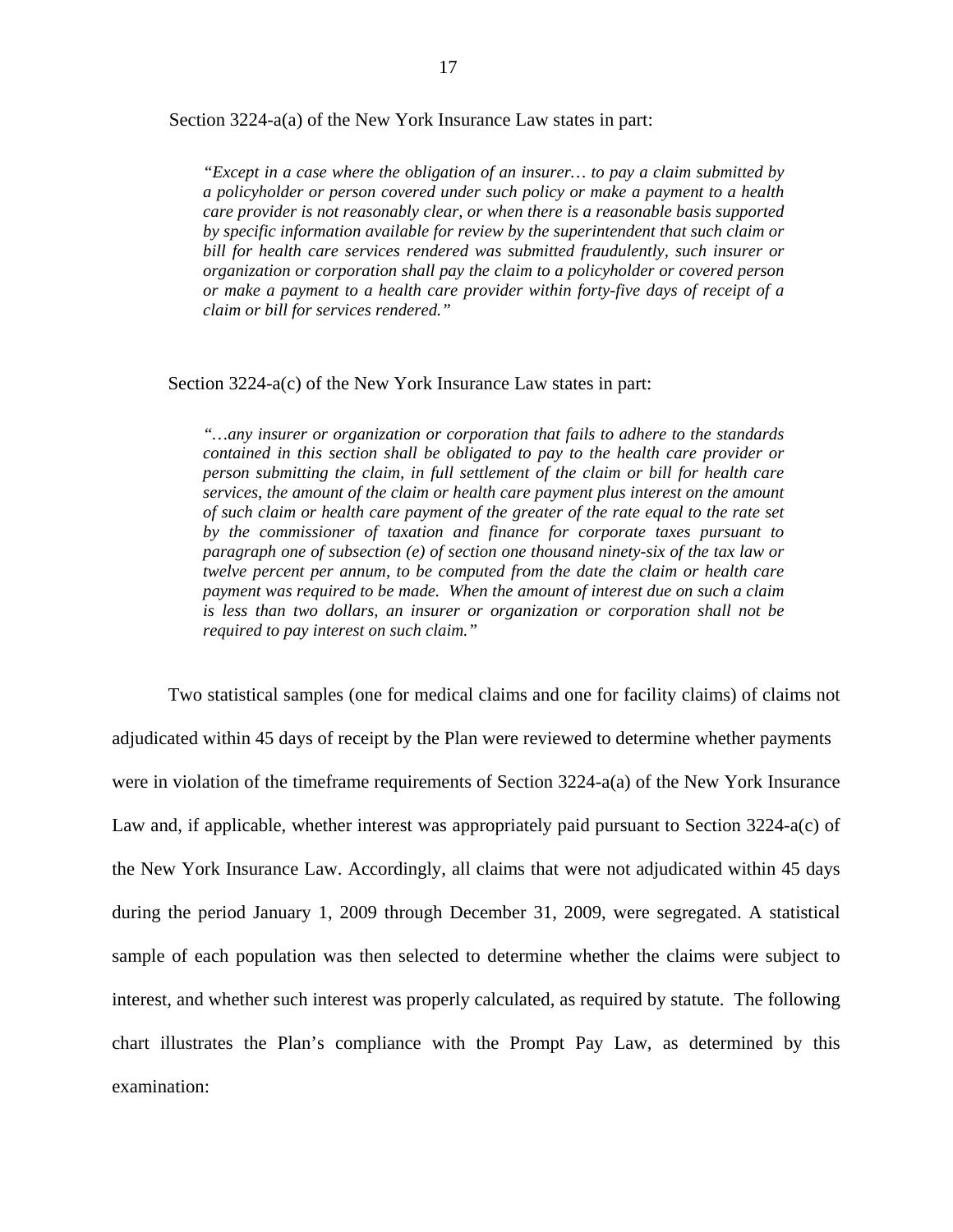|                                                       | Section $3224-a(a)$ | Section $3224-a(c)$ |
|-------------------------------------------------------|---------------------|---------------------|
| Total claims population                               | 326,707             | 326,707             |
| Population of claims paid after 45<br>days of receipt | 31,082              | 31,082              |
| Sample size                                           | 80                  | 80                  |
| Number of claims with violations                      | 66                  | $\overline{2}$      |
| <b>Calculated violation rate</b>                      | 82.50%              | 2.5%                |
| <b>Upper violation limit</b>                          | 90.83%              | 5.92%               |
| <b>Lower violation limit</b>                          | 74.17%              | $-0.92\%$           |
| Calculated claims in violation                        | 25,643              | 8,167               |
| Upper limit claims in violation                       | 28,232              | 19,341              |
| Lower limit claims in violation                       | 23,054              | <b>NA</b>           |

**Summary of Violations of Section 3224-a(a) and Section 3224-a(c) of the NYIL** 

It should be noted that the number of violations relates to the population of claims used for the sample, which consisted of only those claims adjudicated after forty-five days from receipt (Section 3224-a(a)), during the period January 1, 2009 through December 31, 2009.

The total population of medical and facility claims adjudicated during the period January 1, 2009 through December 31, 2009 was 326,707, and the population of medical claims and facility claims adjudicated after forty-five days after receipt, for the same period was 31,082.

It is recommended that the Plan implement the necessary procedures to pay its claims in accordance with the timeframe set forth by Section 3224-a(a) of the New York Insurance Law.

It is also recommended that the Plan complies with Section 3224-a(c) of the New York Insurance Law by calculating and paying the correct amount of interest on all applicable claims.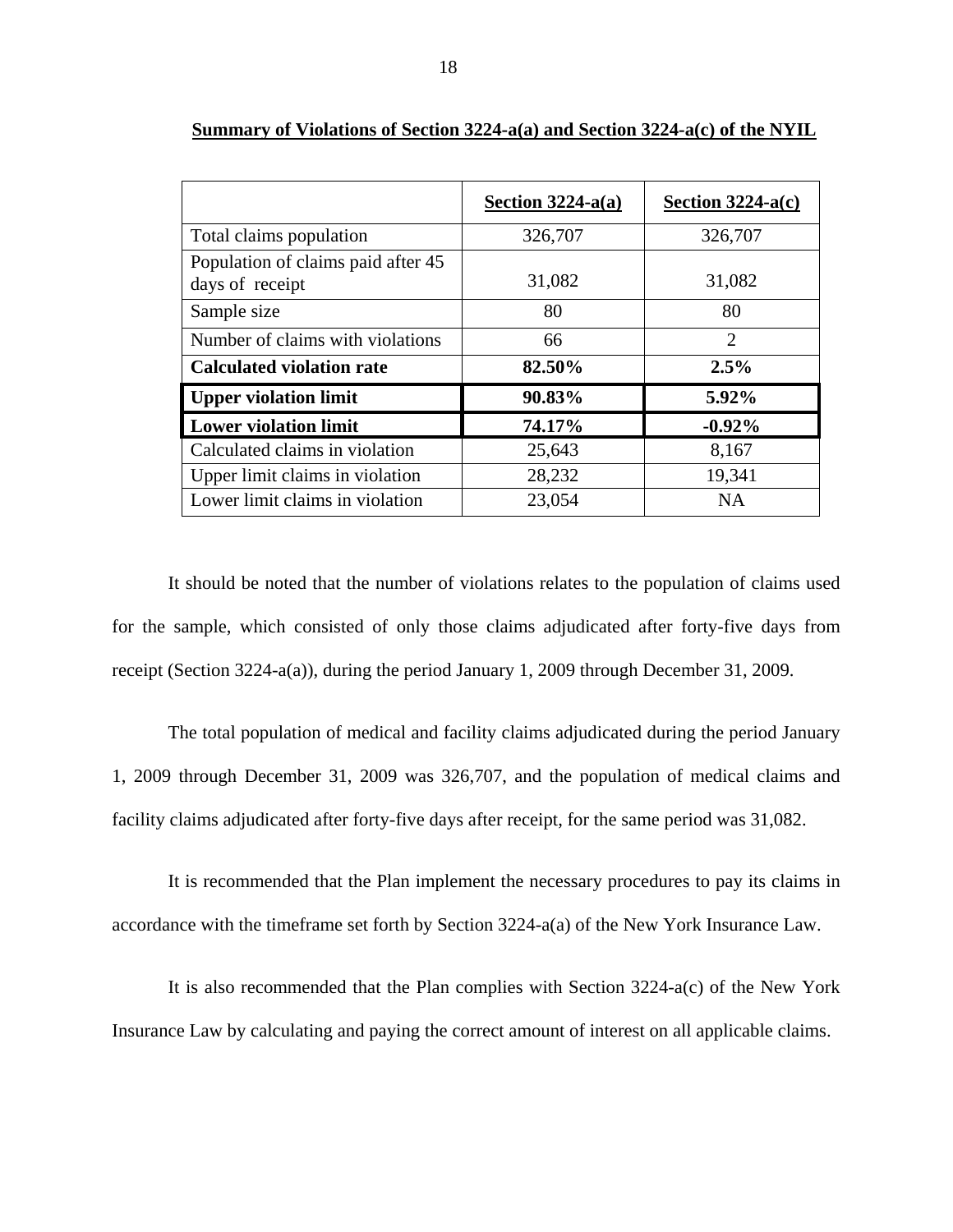#### <span id="page-20-0"></span>C. Grievances

The examiners reviewed the Plan's grievance log. The grievance log indicated that, during the period January 1, 2009 through December 31, 2009, the Plan processed a total number of 931 grievances. A sample of 10 grievances was selected for review. The review revealed that for three grievances the "date of acknowledgement" appearing in the grievance log was different from the date that appeared in the respective acknowledgement letter. It appears that these inconsistencies were due to clerical errors.

It is recommended that the Plan take the steps necessary to reduce errors in the recording of grievances.

### D. Appeals

Section 4408-a(9) of the New York Public Health Law states in part:

*"Within fifteen business days of receipt of the appeal, the organization shall provide written acknowledgement of the appeal…*"

The examiner reviewed the Plan's Grievance and Appeal Policy for compliance with Section 4408-a(9) of the New York Insurance Law. No exceptions were noted.

A review of the Plan's appeals log indicated that during the period January 1, 2009 through December 31, 2009, a total of 507 appeals were received. A sample of 10 appeals was reviewed by the examiner. It should be noted that in two cases the "date of acknowledgement" that appeared in the appeal log did not agree with the date that appeared in the respective acknowledgement letter. It appears that if an appeal was received by the Plan near "close of business", it was documented in the appeal log as having been acknowledged that same day.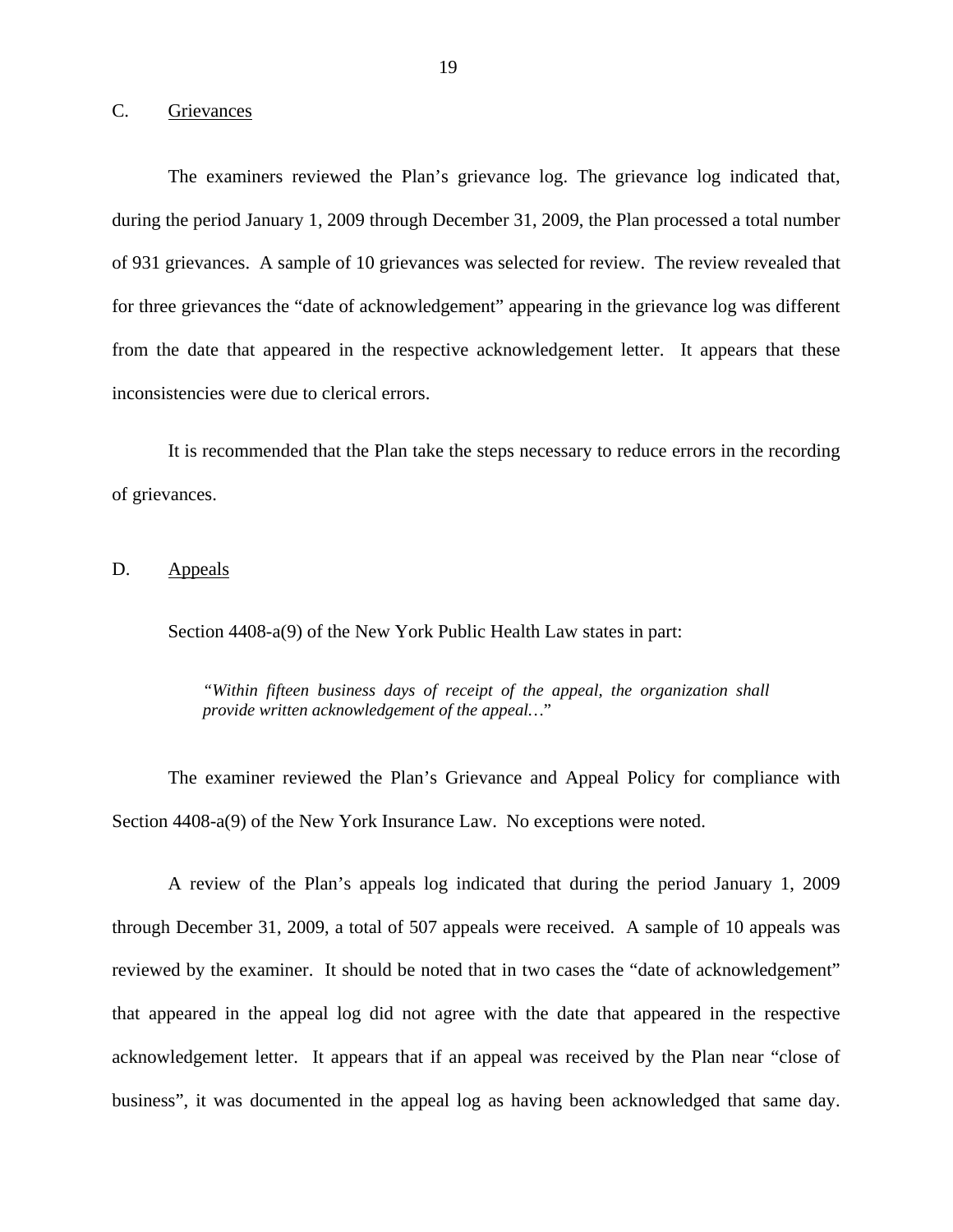<span id="page-21-0"></span>However, the acknowledgement which was generated would be automatically date stamped with the next business date.

It was noted that for three other appeals reviewed, in which the Plan received both an initial appeal as well as a second appeal, the Plan did not send an acknowledgement letter as required by Section 4408-a(9)of the New York Public Health Law and the Plan's Grievance and Appeal Policy.

It is recommended that the Plan take the necessary steps to improve its appeal process by ensuring that the dates of the acknowledgement in the appeal log are consistent with the dates appearing in the respective acknowledgement letters.

It is also recommended that the Plan complies with the requirements of Section 4408-a(9) of the New York Public Health Law and with its Grievance and Appeal Policy by sending the insured or the insured's designee, written acknowledgment of an appeal within fifteen business days after receipt of such appeal.

#### **8. SUBSEQUENT EVENTS**

Subsequent to the examination date, the Plan entered into an agreement to merge its operations with Elderplan, Inc., a health maintenance organization in the MJHS (see Item 2 of this report). On July 28, 2010, the Department sent a non-objection letter to the New York Department of Health regarding the merger and on January 1, 2011, the merger became effective. The surviving company adopted the name Elderplan, Inc.; HomeFirst, Inc. became the Medicaid Managed Long-Term Care ("MLTC") line of business for Elderplan, Inc., which initially only had a Medicare line of business.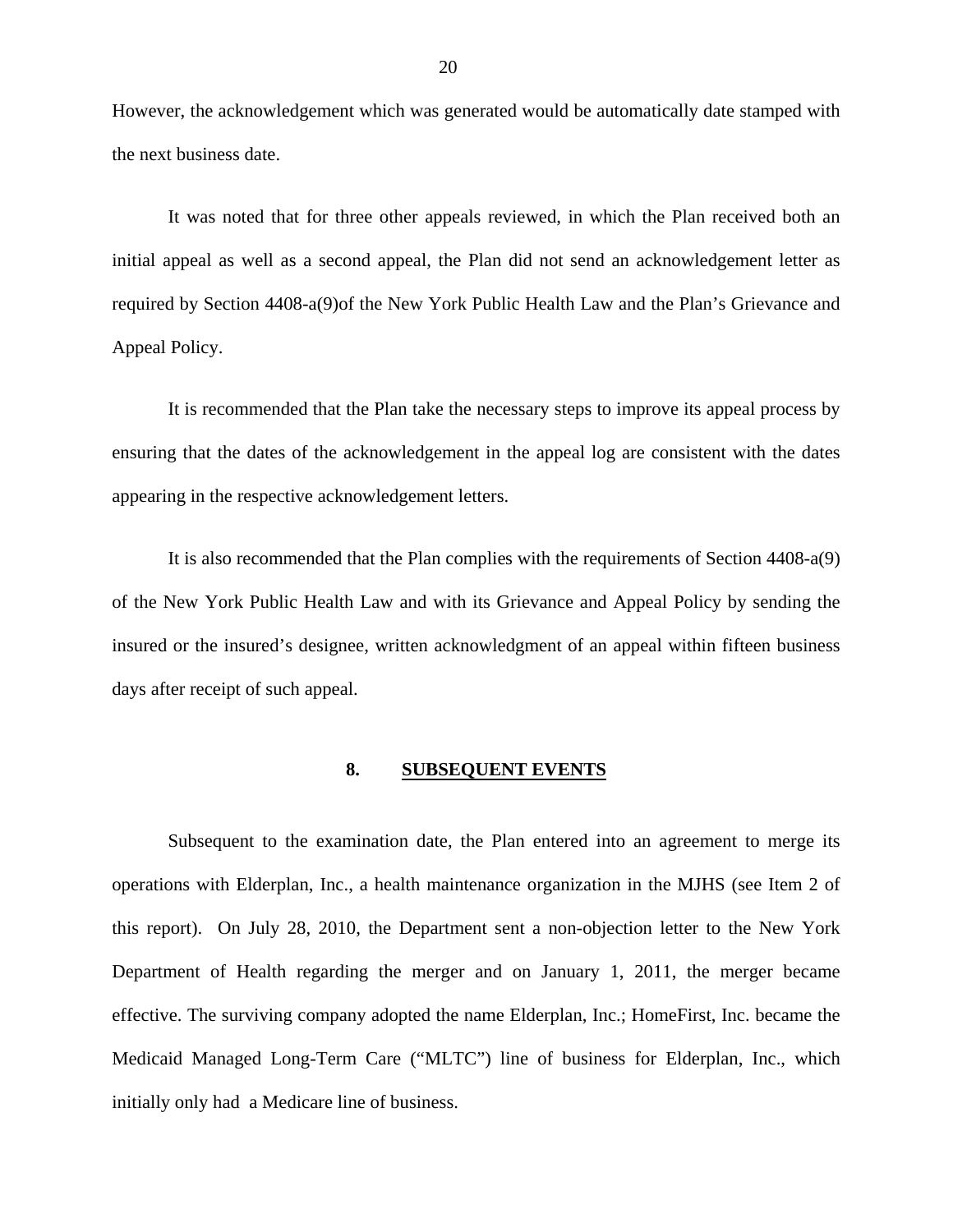# **9. SUMMARY OF COMMENTS AND RECOMMENDATIONS**

### <span id="page-22-0"></span>**ITEM PAGE NO.**

#### A. Management and controls

- i. It is recommended that the Plan complies with Part  $98.1-11(g)(1)$  of 6 the Administrative Rules and Regulations of the New York Health Department by having at least 20% of its Board of Directors comprised of enrollees or consumer representatives.
- ii. It is recommended that any Director who attends less than 50% of 6 the Board meetings they are eligible to attend be removed or replaced.

#### B. Abandoned Property Law

It is recommended that the Plan complies with the requirements of 8 Sections 702 and 1316 of the New York Abandoned Property Law and publish all requisite information, as required by statute.

### C. Custodial agreement

It is recommended that the Plan include the above enumerated 9 protective covenants and provisions, as recommended by the Handbook, in its custodial agreements.

#### D. Claims processing

- i. It is recommended that the Plan initiate procedures to ensure that 16 claims are paid using the correct rates.
- ii. It is also recommended that the Plan reviews all previously 16 adjudicated claims from First to Care Home Care and Metropolitan Jewish Home Care, Inc., and make any necessary adjustments to any claims that were paid using the incorrect rate scales.
- iii. It is further recommended, as a good business practice, that the Plan 16 maintain back-up copies for paper claims to ensure that the information is not lost in the event the original claim documentation is destroyed.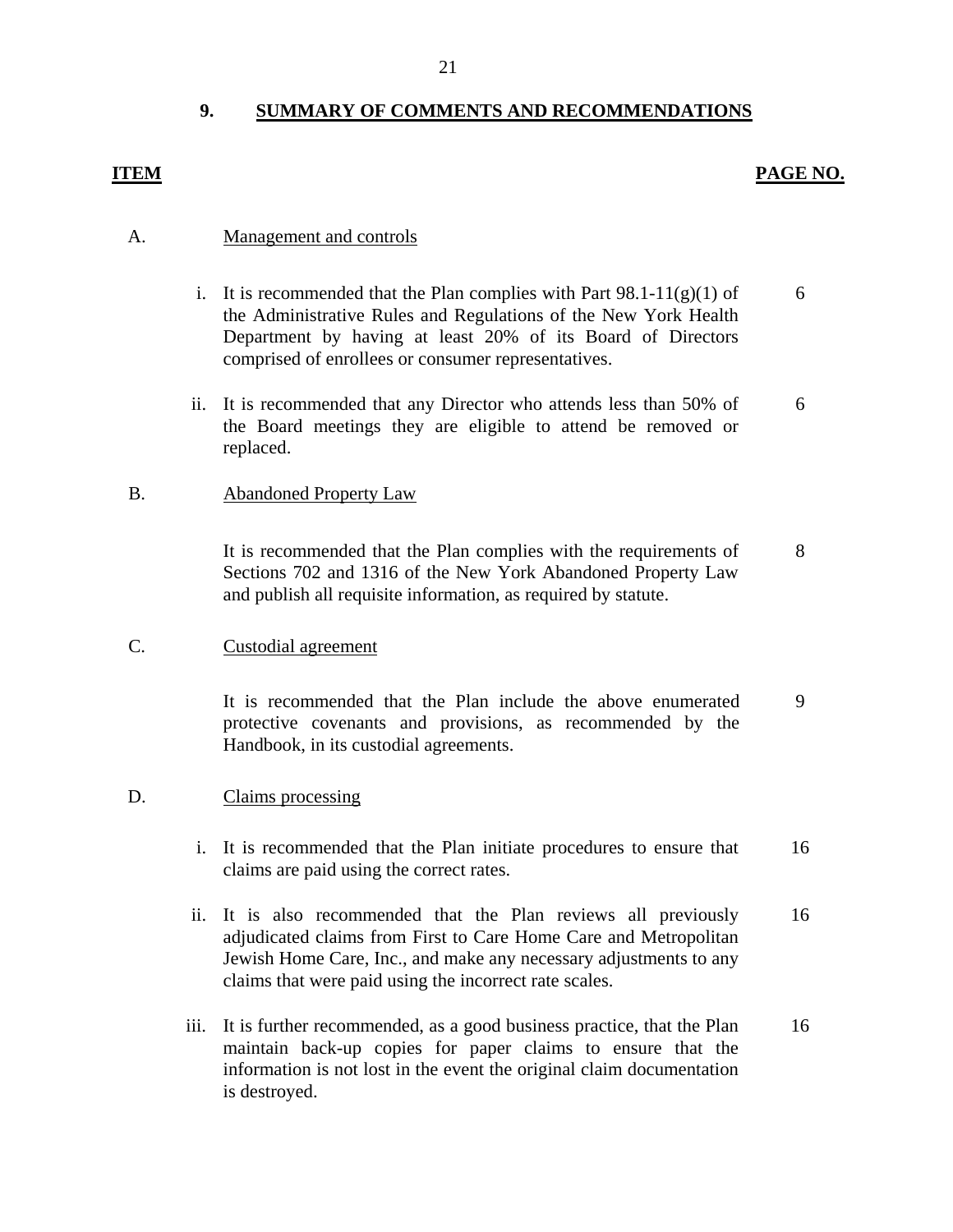## **ITEM** PAGE NO.

## E. Prompt Pay Law

- i. It is recommended that the Plan implement the necessary procedures to pay its claims in accordance with the timeframe set forth by Section 3224-a(a) of the New York Insurance Law. 18
- ii. It is also recommended that the Plan complies with Section 3224 a(c) of the New York Insurance Law by calculating and paying the correct amount of interest on all applicable claims. 18

### F. Grievances

It is recommended that the Plan take the steps necessary to reduce errors in the recording of grievances. 19

- G. Appeals
	- i. It is recommended that the Plan take the necessary steps to improve its appeal process by ensuring that the dates of the acknowledgement in the appeal log are consistent with the dates appearing in the respective acknowledgement letters. 20
	- ii. It is also recommended that the Plan complies with the requirements of Section 4408-a(9) of the New York Public Health Law and with its Grievance and Appeal Policy by sending the insured or the insured's designee, written acknowledgment of an appeal within fifteen business days after receipt of such appeal. 20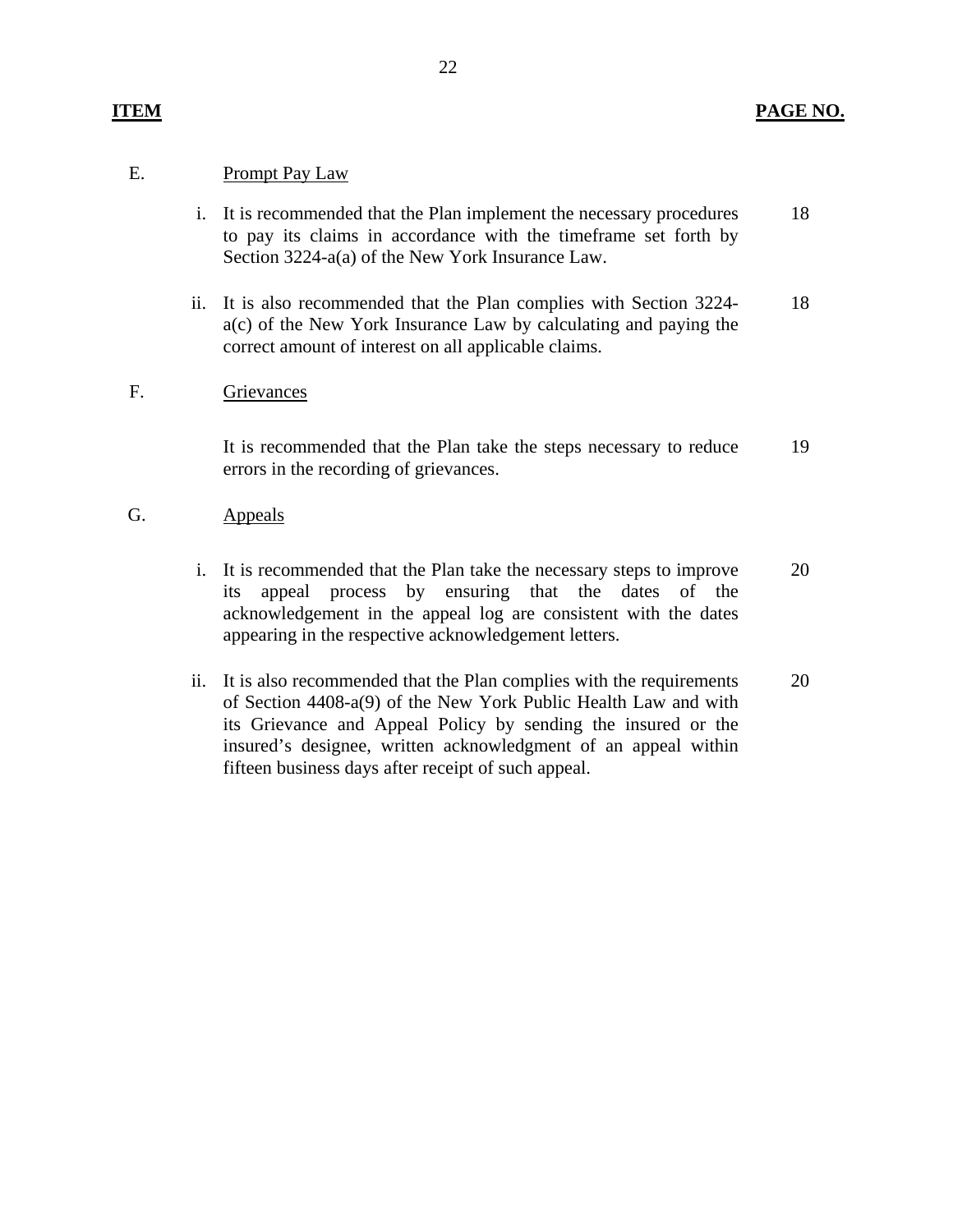Respectfully submitted,

 $/S/$ 

Kaiwen K. Guo Associate Insurance Examiner

STATE OF NEW YORK ) ) SS.  $\mathcal{L}$ COUNTY OF NEW YORK)

Kaiwen K. Guo, being duly sworn, deposes and says that the foregoing report submitted by him is true to the best of his knowledge and belief.

 $\frac{|S|}{|S|}$ 

Kaiwen K. Guo

Subscribed and sworn to before me this  $\_\,day\$  of  $\_\_\_\_\_2$  2014.